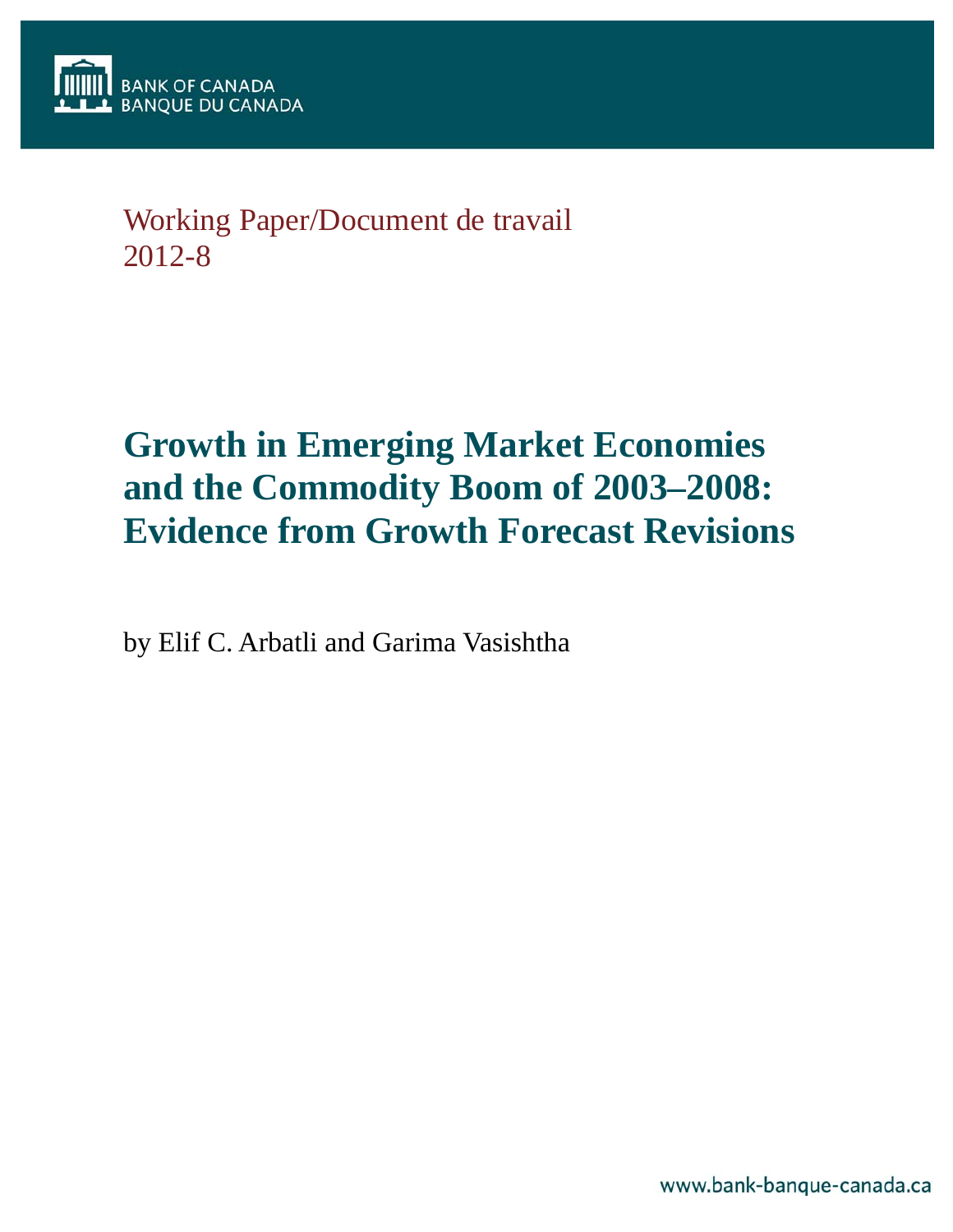Bank of Canada Working Paper 2012-8

February 2012

# **Growth in Emerging Market Economies and the Commodity Boom of 2003–2008: Evidence from Growth Forecast Revisions**

**by** 

# **Elif C. Arbatli<sup>1</sup> and Garima Vasishtha<sup>2</sup>**

1International Monetary Fund Washington, DC 20431 EArbatli@imf.org

2International Economic Analysis Department Bank of Canada Ottawa, Ontario, Canada K1A 0G9 gvasishtha@bankofcanada.ca

2 or the International Monetary Fund. Bank of Canada working papers are theoretical or empirical works-in-progress on subjects in economics and finance. The views expressed in this paper are those of the authors. No responsibility for them should be attributed to the Bank of Canada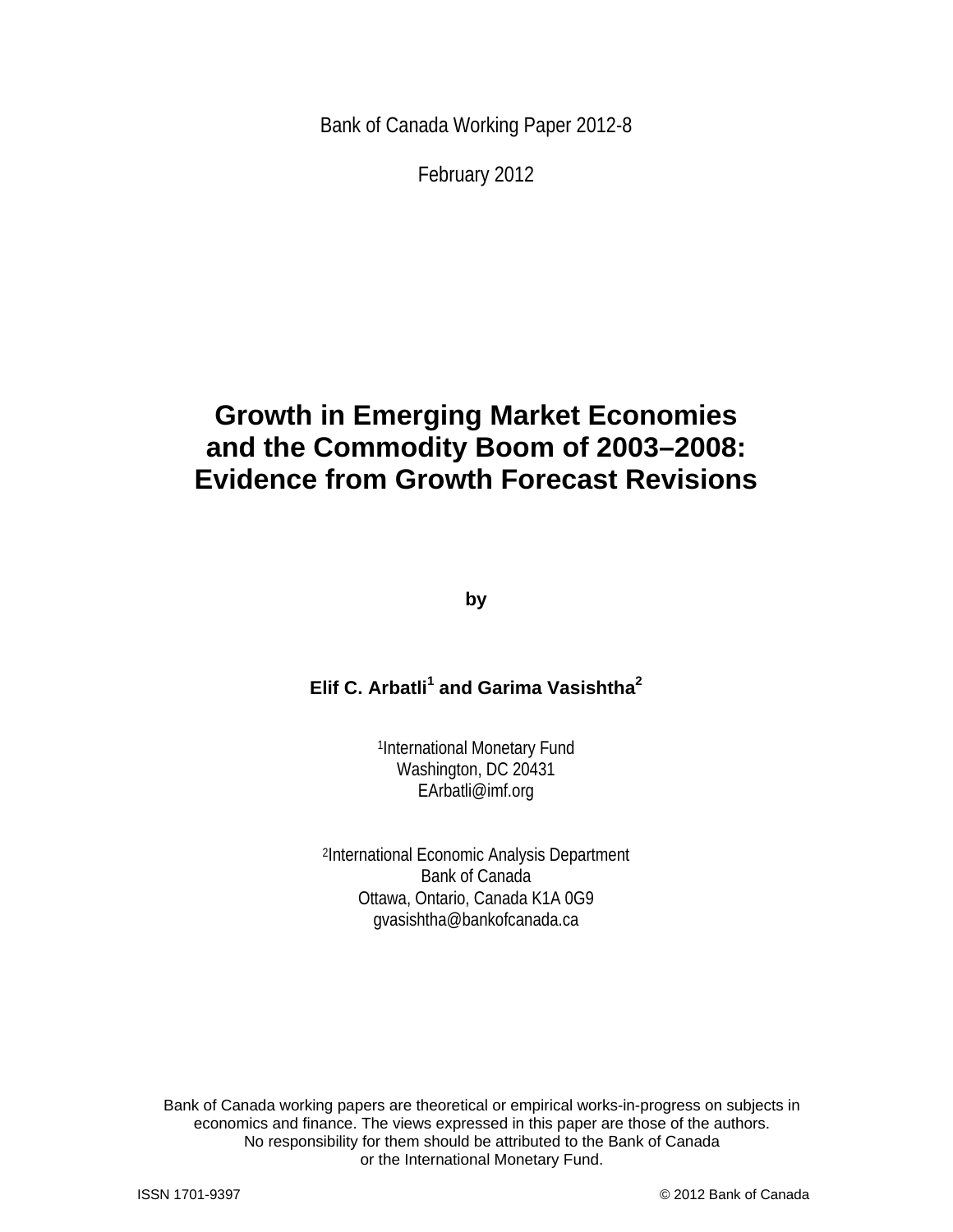# **Acknowledgements**

We thank Ron Alquist for helpful comments. Kristina Hess and Rose Chen provided excellent research assistance.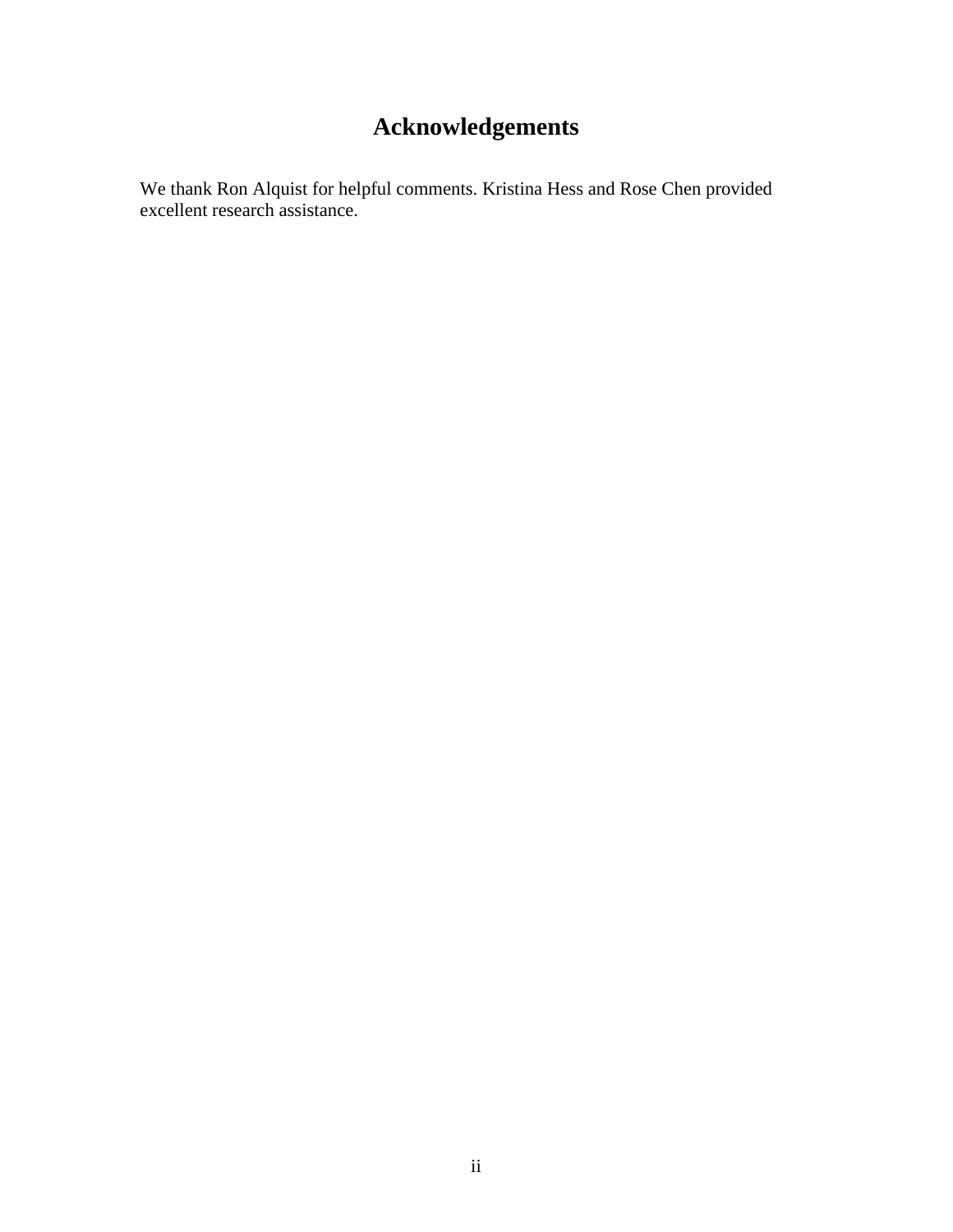# **Abstract**

Demand for industrial raw materials from emerging economies, particularly emerging Asia, is widely believed to have fueled the surge in oil and industrial commodity prices during 2002-2008. The paper first presents a simple storage model in which commodity prices respond to market participant's changing expectations of the future macroeconomic environment. In the model, the change in the price of a commodity depends on the unanticipated changes in demand factors, along with the real exchange rate, the real interest rate, and other factors that affect the marginal convenience yield. It then focuses on the role of demand factors by using a newly constructed monthly measure of unanticipated demand shocks for commodities based on revisions to professional forecasts of industrial production growth for a large group of emerging market and advanced economies. The empirical framework also controls for other macroeconomic factors that affect commodity prices, such as the real effective exchange rate (REER) of the U.S. dollar and the real interest rate. The results show that revisions to growth forecasts for emerging Asia play an important role in explaining movements in the real prices of industrial metals. In addition, the REER of the U.S. dollar is an important determinant of industrial commodity prices. For crude oil, growth forecast revisions for the U.S. and the real interest rate play a significant role in explaining real prices. Furthermore, growth surprises in general fall short of explaining the fast run-up in most commodity prices during 2006-2008, and the magnitude of the collapse in prices during the recent global financial crisis.

*JEL classification: Q41, Q43 Bank classification: Econometric and statistical methods; International topics* 

# **Résumé**

De l'avis général, la demande de matières premières industrielles dans les marchés émergents, particulièrement en Asie, a alimenté l'essor des prix du pétrole et des matières industrielles entre 2002 et 2008. Les auteurs présentent d'abord un modèle de stockage simple dans lequel les cours des produits de base réagissent aux modifications des attentes des acteurs de marché à l'égard de la conjoncture macroéconomique. Dans ce modèle, les mouvements de prix d'un produit de base sont fonction des variations imprévues des facteurs de demande ainsi que du taux de change réel, du taux d'intérêt réel et d'autres facteurs qui influent sur le rendement d'opportunité marginal. Les auteurs analysent ensuite le rôle des facteurs de demande à l'aide d'une nouvelle mesure mensuelle des modifications imprévues de la demande d'une matière première; cette mesure se fonde sur les révisions apportées aux prévisions émanant de professionnels concernant la croissance de la production industrielle dans un grand nombre d'économies émergentes et avancées. Le cadre empirique tient également compte d'autres facteurs macroéconomiques qui ont une incidence sur les cours des produits de base, tels que le taux de change effectif réel du dollar É.-U. et le taux d'intérêt réel. Les résultats montrent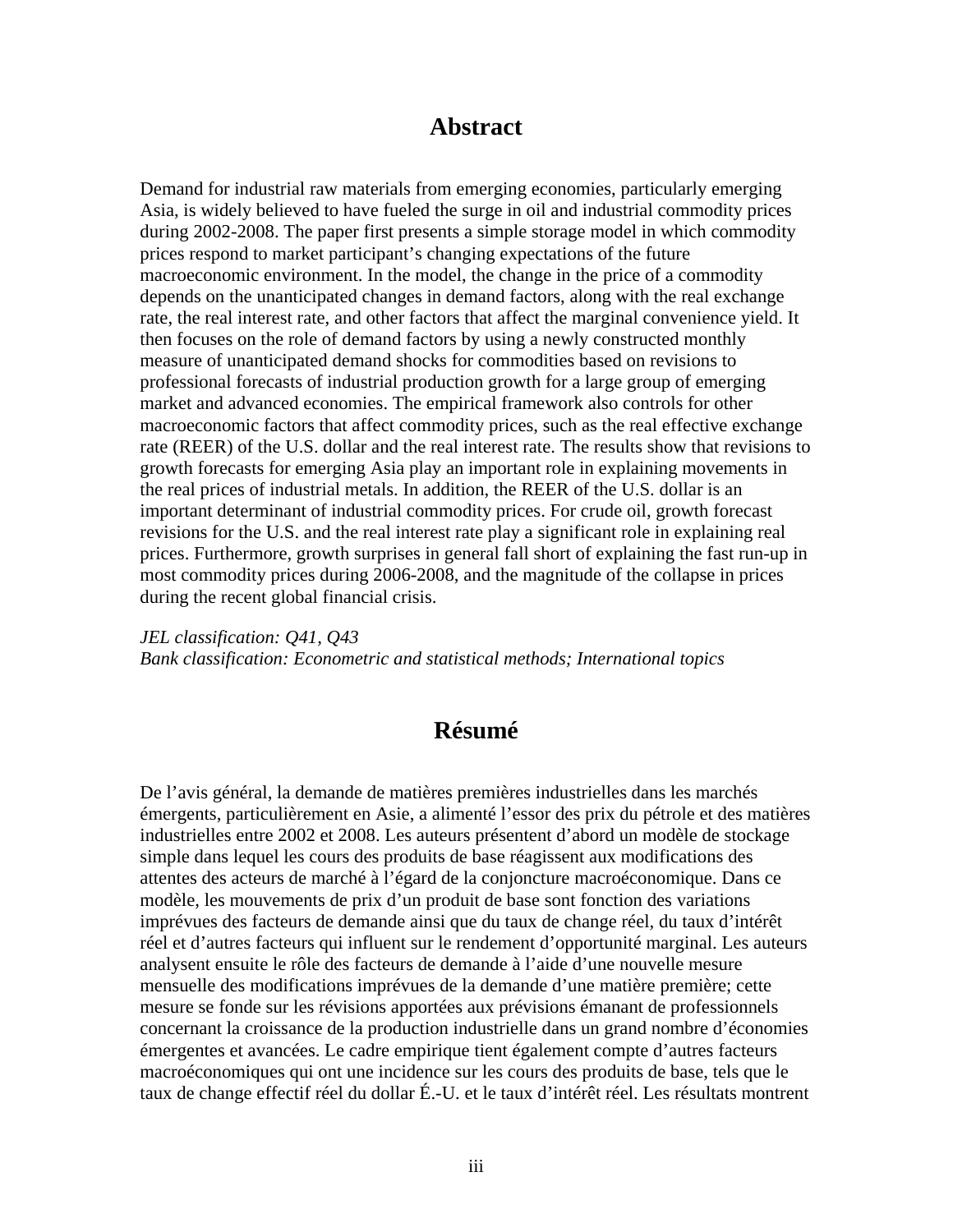que les révisions apportées aux perspectives de croissance des économies émergentes d'Asie contribuent de façon importante à expliquer les mouvements des prix réels des métaux industriels. En outre, le taux de change effectif réel du dollar É.-U. est un déterminant clé des prix des matières industrielles. Les révisions apportées aux prévisions relatives à l'économie américaine et le taux d'intérêt réel jouent aussi un rôle majeur dans la variabilité des cours réels du pétrole brut. Par ailleurs, les variations inattendues de la croissance ne parviennent généralement pas à expliquer l'envolée des prix de la plupart des produits de base entre 2006 et 2008 ni l'ampleur de leur chute lors de la récente crise financière mondiale.

*Classification JEL : Q41, Q43 Classification de la Banque : Méthodes économétriques et statistiques; Questions internationales*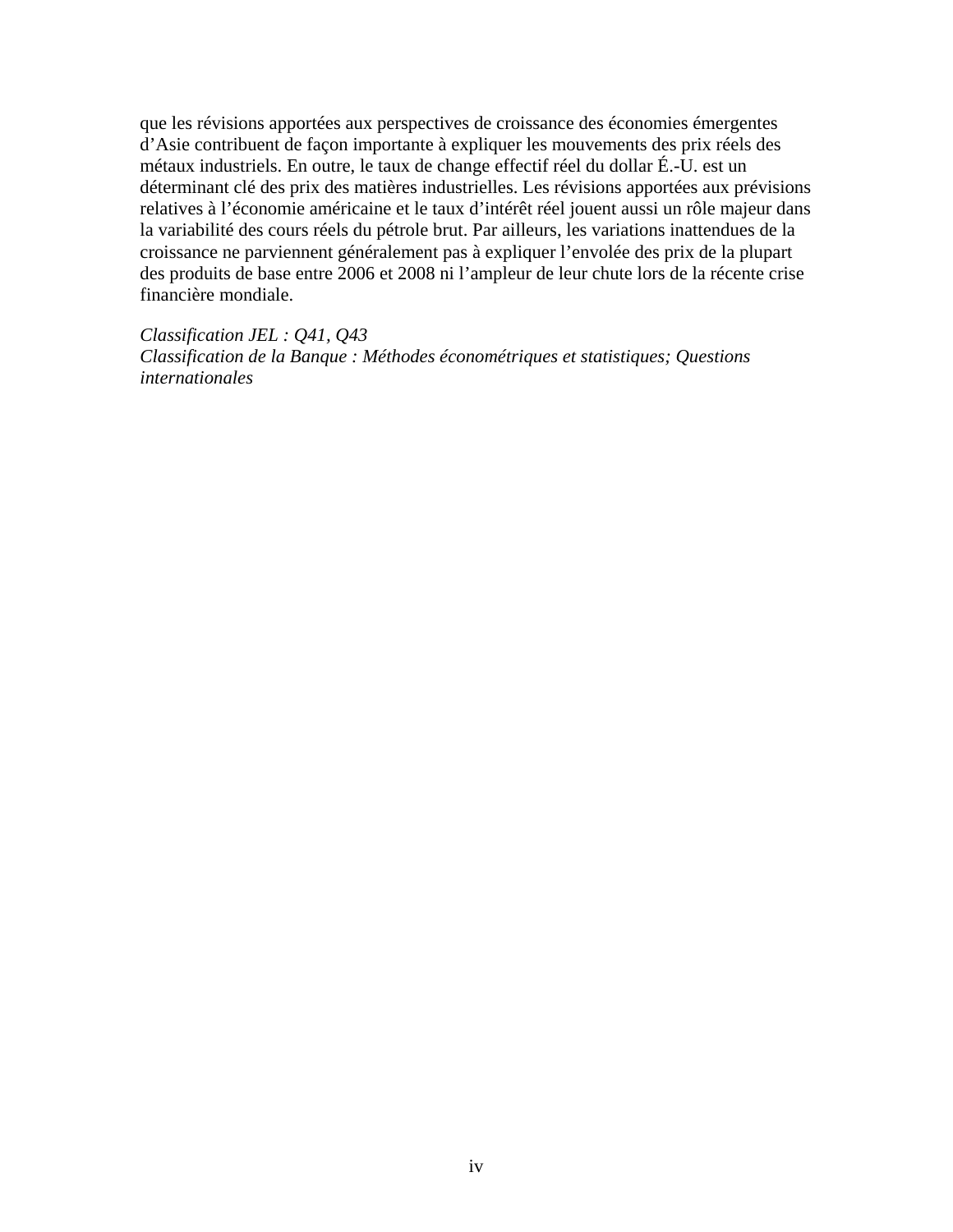#### **I. INTRODUCTION**

Prices of several commodities rose rapidly during the last decade reaching recent highs in the course of 2007 and 2008 (see Figure 1). This boom in commodity prices coincided with strong growth performance of emerging market economies (EMEs), with growth outpacing that in advanced economies for the 2000-2007 period (see Figure 2). While the commodities boom reflected many cyclical and structural factors, there is a widespread perception that the main reason for it has been buoyant economic growth worldwide, particularly in emerging Asian countries, such as China and India.

With the onset of the Great Recession in 2008, commodity prices (especially energy and industrial commodities) experienced a significant downward adjustment, reversing the earlier gains of the 2003-2008 episode. It has been argued that the decline in demand from advanced economies and EMEs, and the significant downward revisions in their near-term growth prospects were the main factors driving movements in commodity prices during the global financial crisis*.* Commodity prices bottomed out in February 2009 and staged a sharp rebound thereafter, in tandem with the improvement in global economic and financial conditions through 2009. While a number of factors were behind this sharp rebound in commodity prices, most notable are the stronger-than-expected global recovery and the increasingly important role of EMEs in global commodity markets (IMF, 2010). More specifically, the global recovery has been led by emerging Asian economies, where the consumption of commodities has grown at the fastest pace in recent years.

Against this backdrop, in this paper we analyze the extent to which movements in the real prices of oil and industrial commodities can be explained by global shocks to demand for commodities. In particular, our aim is to assess the role of the *unexpectedly strong* economic growth worldwide, particularly in China and India, on the commodity price boom of 2003-08. Since commodities are generally storable, spot prices reflect not only current demand and supply conditions but also expectations of these conditions in the future. Hence, to the extent that inventories link spot and expected future prices, it implies that growth surprises and changing expectations of future conditions, should be more relevant for the determination of prices than the actual rate of growth. We first present a simple model (Section III) to formalize the argument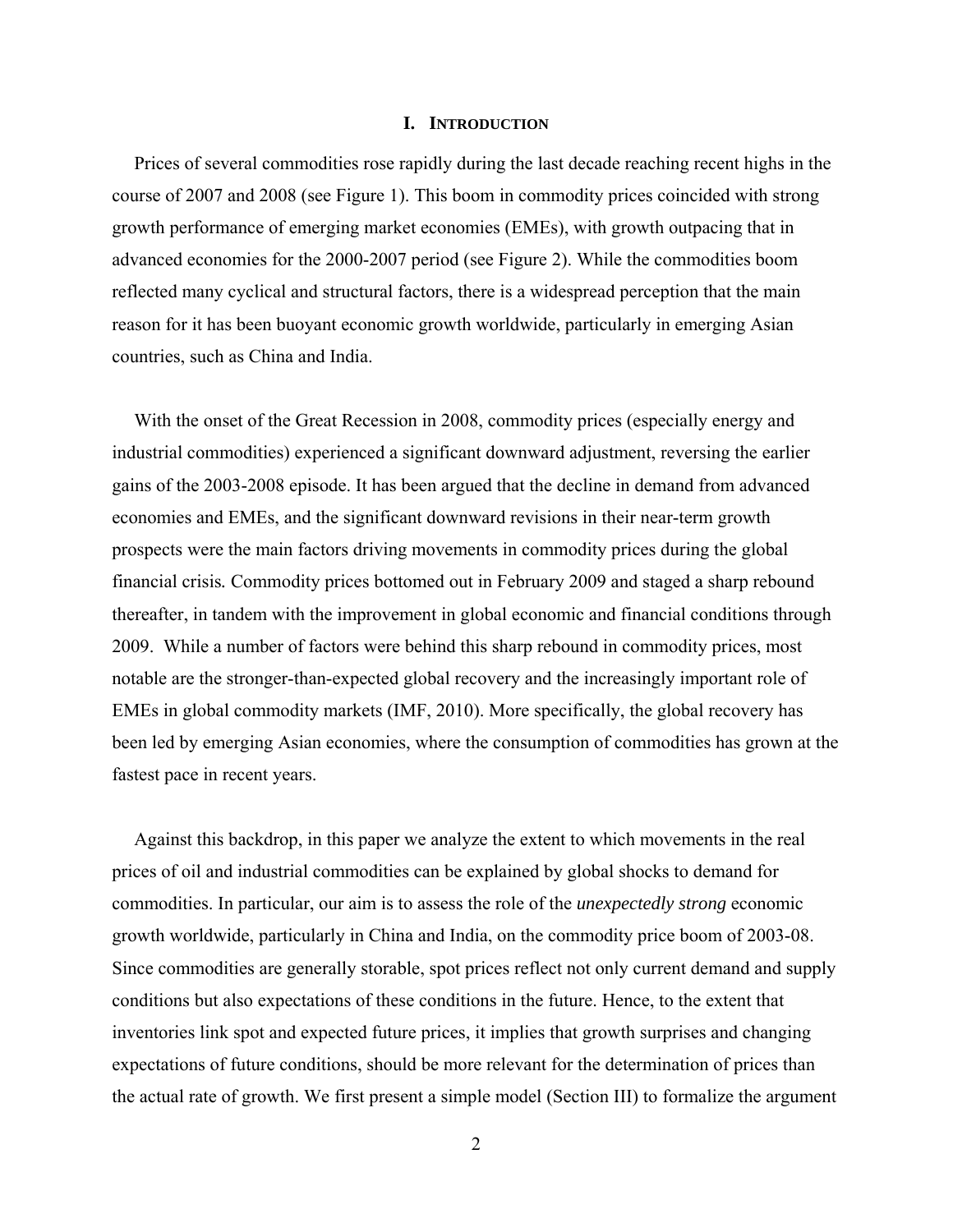that commodity prices respond to market participant's changing expectations of the future macroeconomic environment. Specifically, we demonstrate with a storage model that the change in the price of a commodity depends on the unanticipated changes in demand factors, along with the real exchange rate, the real interest rate, and other factors that might affect the marginal convenience yield. We then focus on the role of demand factors. To this end, we use the professional forecast revisions to industrial production growth for a large group of emerging market and advanced economies as a proxy for unanticipated commodity demand shocks. It is important to note that we do not claim that the model described in Section III is 'complete' in the sense that it captures all factors that participants in commodity markets respond to. In particular, our approach does not allow for the possibility that the change in the price of a commodity depends on anticipated changes in demand factors. Instead, we focus on this standard model of commodity price formation in the presence of storage since it rationalizes the role of changing expectations of demand conditions in explaining commodity price movements which, in turn, enables us to test the perception that the main reason for the commodity price boom of 2003-08 was unexpectedly strong economic growth worldwide, particularly in emerging Asia.

Using forecast revisions to growth as a measure of unanticipated demand shocks for commodities is not without precedent. In a recent study, Kilian and Hicks (2009) use real GDP growth forecast revisions as a measure of demand shocks for the global crude oil market. Our approach, however, differs from theirs in two important respects. First, our main measure of unanticipated commodity demand shocks is the forecast revisions to industrial production growth. Since industrial production is a measure of gross output, it captures the component of real economic activity that drives demand for industrial commodities. We do not use real GDP since it is a measure of value added and not real activity (Kilian, 2009). Industrial production is directly linked to demand for industrial commodities such as aluminum, copper and crude oil, whereas an increase in GDP growth may translate into higher demand for services as well. Indeed, one of the stylized facts that emerges from examining previous downturns and recoveries in commodity prices is that industrial production and commodity prices, on average, tend to peak at about the same time before the trough in the cycle (IMF, 2008). Furthermore, our results also provide evidence in favor of using revisions to industrial production growth as a measure of commodity demand shocks. As discussed later in the paper, when we use GDP growth forecasts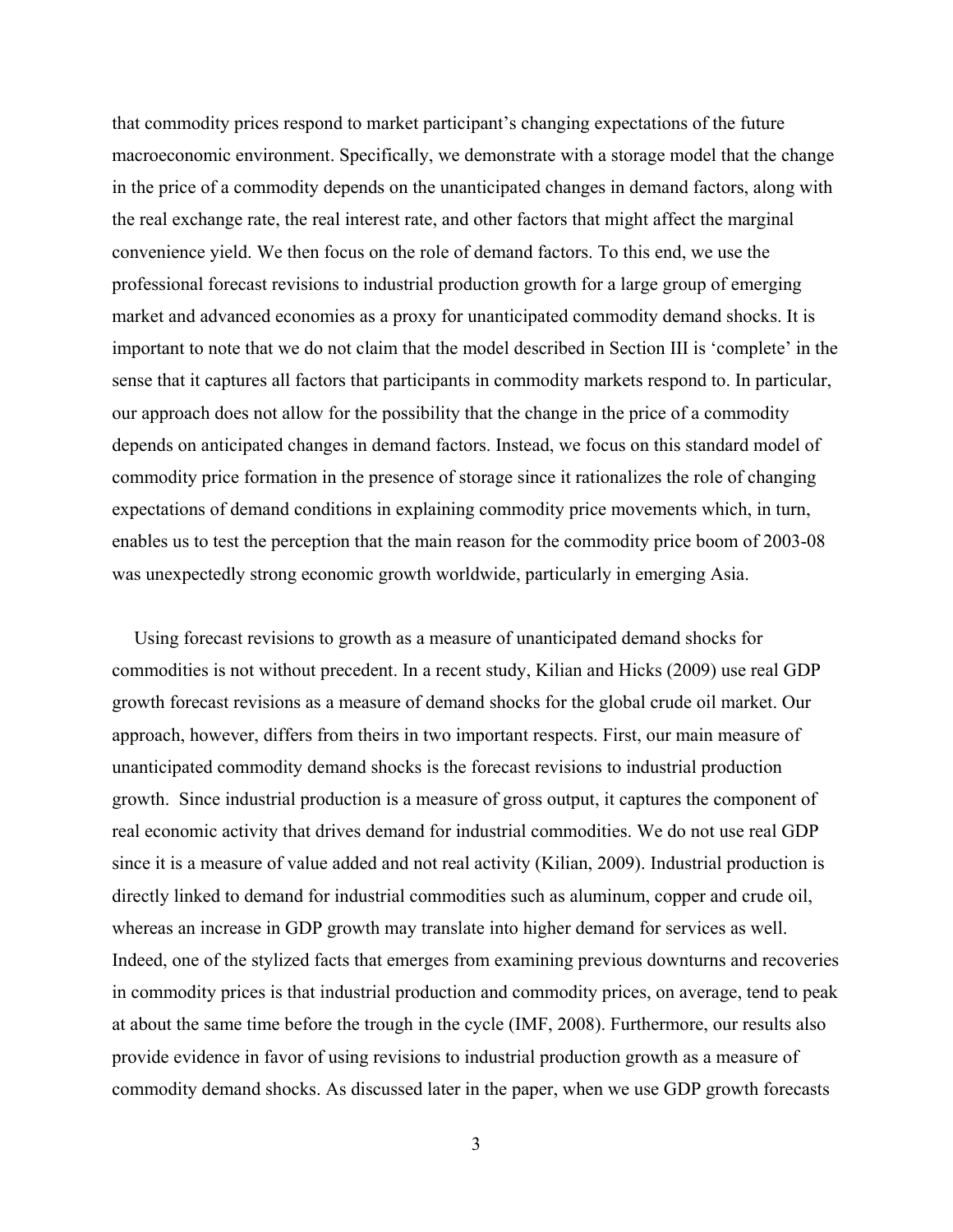revisions as a measure of commodity demand shocks we do not find a significant impact of emerging Asian countries.

Second, since our focus is on capturing shifts in the demand for commodities driven by the global business cycle, we focus on a broader set of industrial commodities and not just crude oil as is the focus of Kilian and Hicks (2009). In particular, we cover the following group of commodities in the Bank of Canada Commodity Price Index (BCPI): crude oil, aluminum, copper, nickel, and zinc. We do not include agricultural commodities in this study since demand for food is relatively insensitive to the business cycle compared with other commodities. We also do not include precious metals – gold and silver – since their sensitivity of demand to economic activity is much lower than that of base industrial metals, such as copper and nickel. 2

Another key contribution of the paper is to examine the role of the effective depreciation of the U.S. dollar and real interest rates in driving commodity prices. The relationship between commodity prices, especially oil, and the dollar exchange rate has received relatively scant attention in the empirical literature despite the extensive commentary it receives in the popular press and among market participants.<sup>3</sup> A depreciation of the dollar real effective exchange rate (REER), such as that seen during much of the last decade (Figure 3), affects both the demand and the supply of commodities. Since we measure commodity prices in real U.S. dollars, when the dollar depreciates in effective terms, it reduces the real relative price of the commodity for consumers in the rest of the world, thus increasing their demand for the commodity. Similarly for producers of the commodity, a depreciation of the REER leads to a lower effective price for their commodity. Both factors lead to a decline in the net supply of the commodity, thereby exerting price pressures, when the REER depreciates. A decline in the effective value of the dollar can raise commodity prices through the asset channel as well. Effective dollar depreciation reduces the returns on dollar-denominated financial assets in foreign currencies, which can make commodities more attractive as alternative assets to foreign investors.

 $\overline{a}$ 

 $2$  Our priors were confirmed by preliminary investigations which revealed that forecast revisions to industrial production growth do not have any significant explanatory power in predicting prices of gold and silver.

<sup>&</sup>lt;sup>3</sup> Recent exceptions include Grisse (2010) and Akram (2009).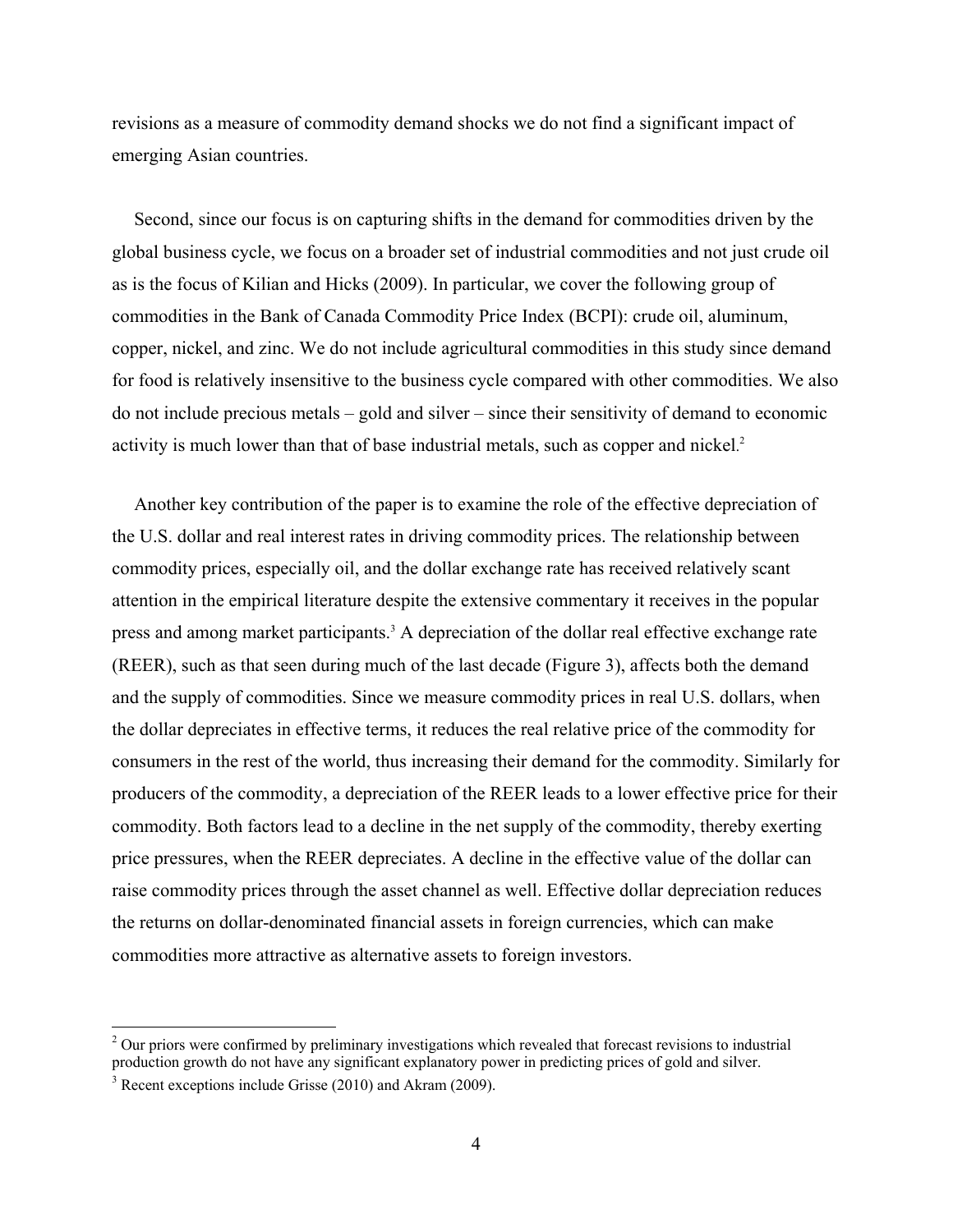Overall, we find that growth shocks play a significant role in explaining movements in the real prices of crude oil and most industrial metals. For industrial metals, growth shocks in emerging Asia play an important role in explaining movements in real prices. However, another important determinant of industrial commodity prices is the real effective exchange rate of the U.S. dollar (REER).<sup>4</sup> For crude oil, growth shocks in the U.S. and the real interest rate play a greater role in explaining movements in real prices than growth shocks in EMEs. Our results also point towards some interesting differences in the relative importance of different country groups in explaining movements in real commodity prices. Broadly speaking, while growth forecast revisions in the U.S. seem more important for the 1999-2003 and 2008-2009 periods, forecast revisions to growth in emerging Asia played a key role during 2003-2006. However, growth forecast revisions, in general, fall short of explaining the fast run-up in most commodity prices during 2006-2008 and the magnitude of the collapse in prices during the Great Recession.

The remainder of the paper proceeds as follows. Section II discusses the trend in prices of crude oil and industrial commodities since the 1990s, and the commodity consumption shares for different countries/regions over this period. Section III first presents a storage model which shows that changes in the real price of a commodity should be related to the market's changing expectations of the macroeconomic environment. It then presents our empirical framework. Section IV provides a detailed description of the data. Section V presents the results, and section VI concludes.

#### **II. COMMODITY PRICES AND THE ROLE OF EMERGING MARKET ECONOMIES**

Commodity prices rose dramatically during the last decade, before falling back markedly since mid-2008 as the Great Recession led to downward revisions in expectations of future demand growth (Figure 1). This boom was in stark contrast with the 1980s and 1990s, when most commodity prices were on a downward trend. Oil prices, for example, reached record highs in mid-2008, rising to \$134 per barrel (WTI), over 300 percent higher than the beginning of 2003. Comparing the boom in commodity prices during 2003-08 with earlier episodes suggests

 $\overline{a}$ 

<sup>&</sup>lt;sup>4</sup> These results are consistent with Akram (2009), which finds that oil and metal prices are driven mainly by real interest rate and real exchange rate movements.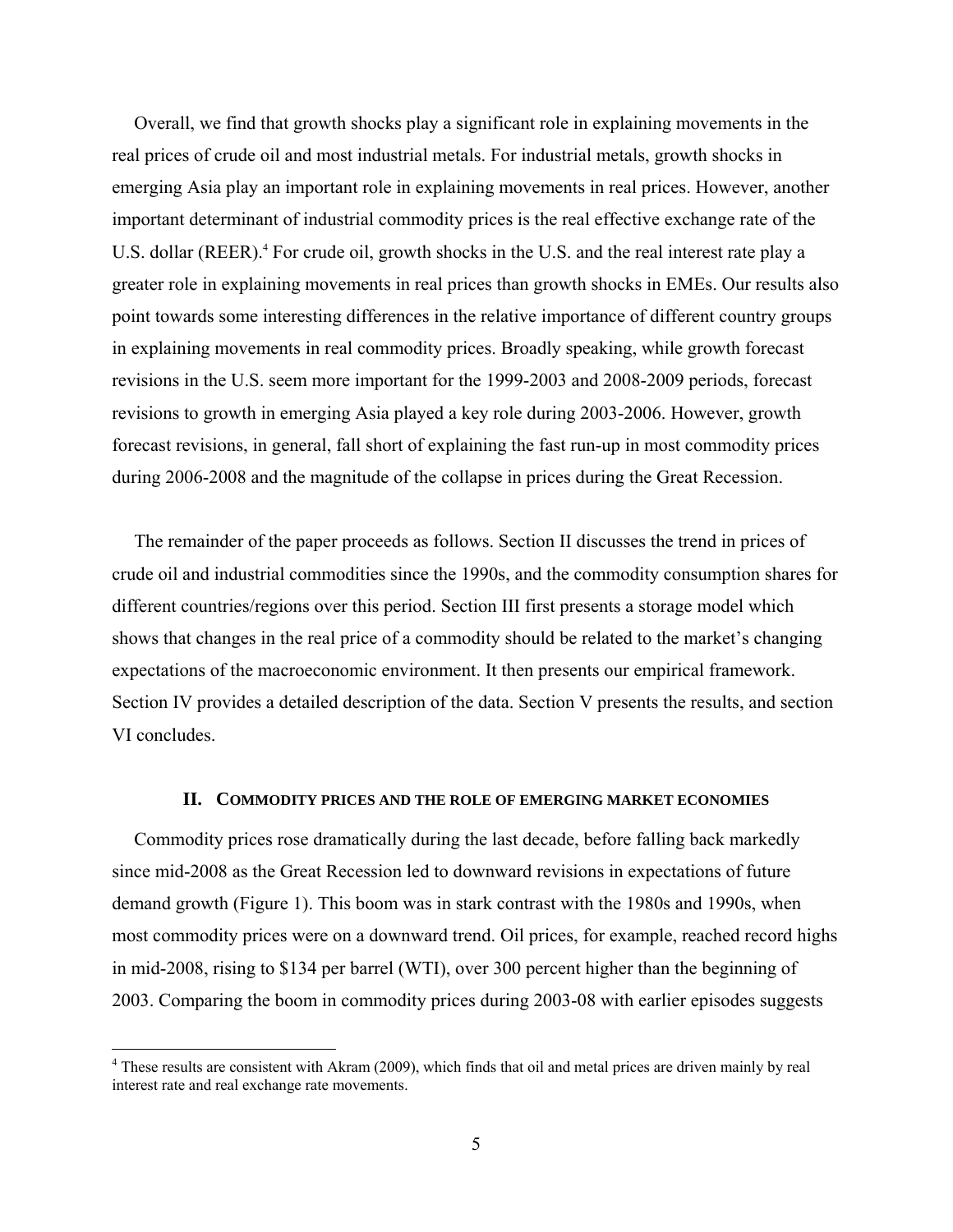that this boom has been unusual in three important respects. First, it lasted much longer than earlier booms. Second, the price increases were much larger than earlier episodes. And finally, the boom was broader based, involving all the major commodity groups, i.e., oil, metals, food, beverages, and agricultural raw materials. This suggests that the 2003-08 boom reflected a combination of mutually reinforcing demand and supply factors, as well as the effects of growing links among commodity markets and of supportive financial conditions, including U.S. dollar depreciation and low real interest rates (IMF, 2008).

Most notable among these factors is the growing demand from EMEs for various commodities – a trend that is likely to continue. A combination of rapid industrialization, stronger per capita income growth, higher commodity intensity of growth, and rapid population growth in some countries (notably China, India, and the Middle East) have contributed to the strong pace of demand growth in recent years (Helbling et al., 2008). For instance, China's share in world consumption of crude oil has grown by nearly 73 percent from 2001 to 2010. In contrast, the share of the U.S. and other advanced economies in our sample in 2010 was 11 percent and 17 percent lower than their share in 2001, respectively (see Figure 4a). Moreover, commodity demand in EMEs is more income-elastic than in advanced economies.

Emerging market economies are also playing a key role in non-energy commodity markets, with the growth path of metal demand in China – the largest metal consumer – underpinning the direction of metal prices. China's consumption of copper as a share of world consumption increased from 21 percent in 2003 to nearly 40 percent in 2010 (see Figure 4b). Further, during 2003-08, China's metal demand increased at a faster rate than output and its metal intensity (metal consumption per unit of GDP) increased during this period. A similar trend can be seen in the demand for other industrial metals (see Figures 4c-4e). China's consumption of aluminum as a share of world consumption doubled from 20 percent in 2003 to nearly 40 percent in 2010. On the other hand, as in the case of other metals, demand from the U.S. and other advanced economies has played a diminishing role. For instance, during 2003-2010 the share of the U.S and other advanced economies in world consumption of aluminum shrunk by over 35 percent (see Figure 4c).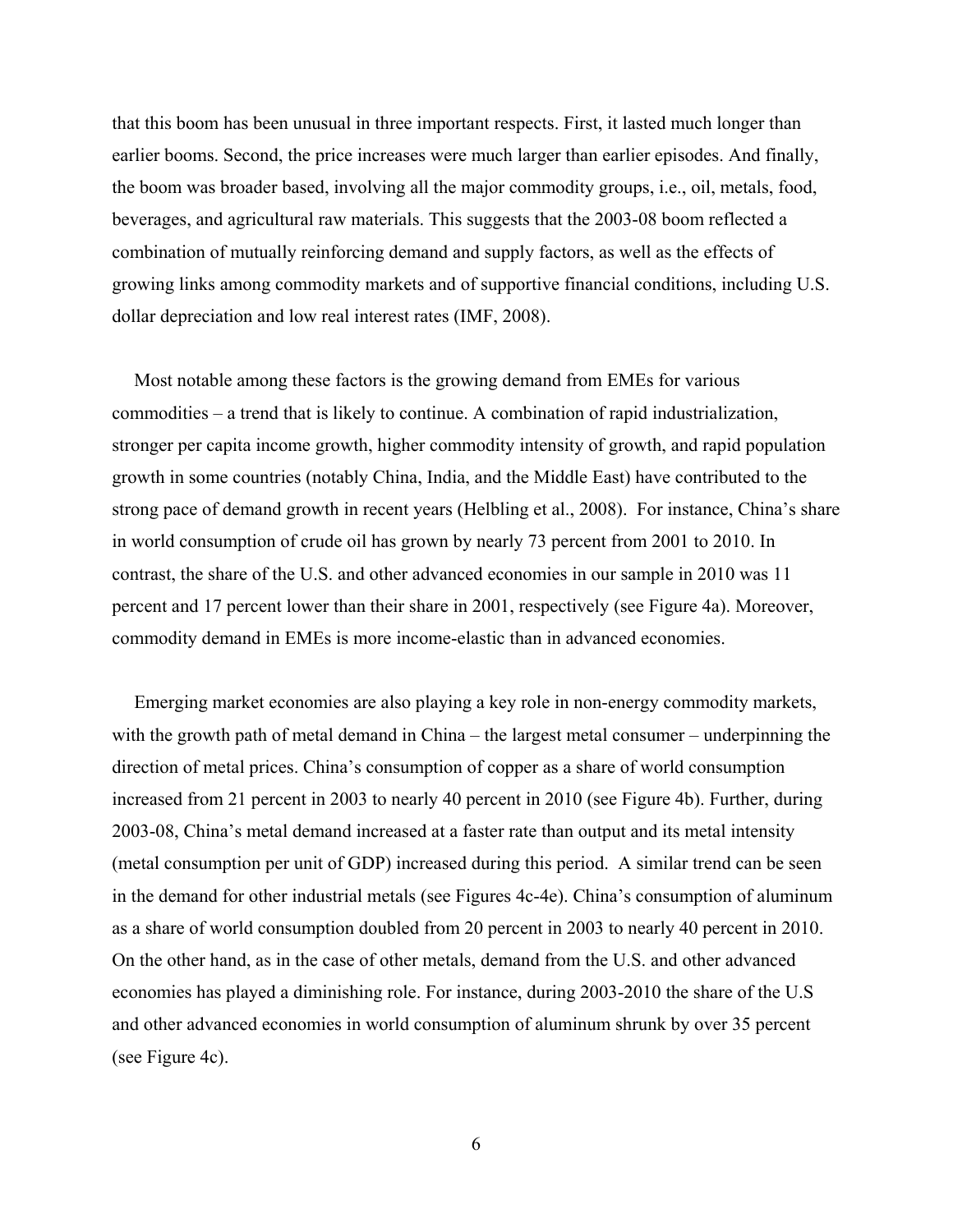More recently, as the Great Recession led to downward revisions in expectations of future demand growth, commodity prices fell back markedly from the levels seen in mid-2008, before staging a sharp rebound after February 2009. The sharp decline and the subsequent rebound in commodity prices over the past year and a half are in stark contrast to previous downturns and recoveries. One explanation for the faster recovery this time around is the stronger than expected recovery in EMEs combined with the changing structure of commodities demand, with emerging economies accounting for an increasing share of global consumption of a wide range of commodities. The empirical section of the paper and the historical decompositions provide an assessment of the extent to which stronger than expected growth in EMEs can help explain this rebound in industrial commodity prices.

#### **III. MODELING COMMODITY PRICES**

#### **A. Storage Model**

This section describes, through a simple storage model, our motivation for using growth forecast revisions to capture the effects of changes in global demand factors on industrial commodity prices. The model we use is similar to Pindyck and Rotemberg (1990), but differs in incorporating the real effective exchange rate in the net supply equation. The main conclusion from the model is that to explain price movements we need to consider unanticipated changes in fundamentals, as the anticipated changes in demand conditions would already be incorporated in storable commodity prices through arbitrage.

The net supply of commodity *i* at time *t* is denoted by  $Q_{i,t}$  and depends on the log real price of the commodity  $p_{i,t}$  (where  $p_{i,t} = \ln(P_{i,t})$ ) measured in U.S dollars, the log real effective exchange rate  $(e_t)$  of the U.S dollar, as well as demand  $(a_{i,t})$  and supply conditions  $(s_{i,t})$ .<sup>5</sup>

$$
Q_{i,t} = -a_{i,t} + s_{i,t} + b_i p_{i,t} + d_i e_t
$$
\n(1.1)

 $\overline{a}$ 

 $<sup>5</sup>$  Although the price elasticity of demand and supply are smaller in the short run than in the long run, our model does</sup> not incorporate this distinction. Incorporating this distinction would not change the basic prediction of the model that the prices of storable commodities depend on unanticipated shocks and the estimated coefficients would reflect average elasticities.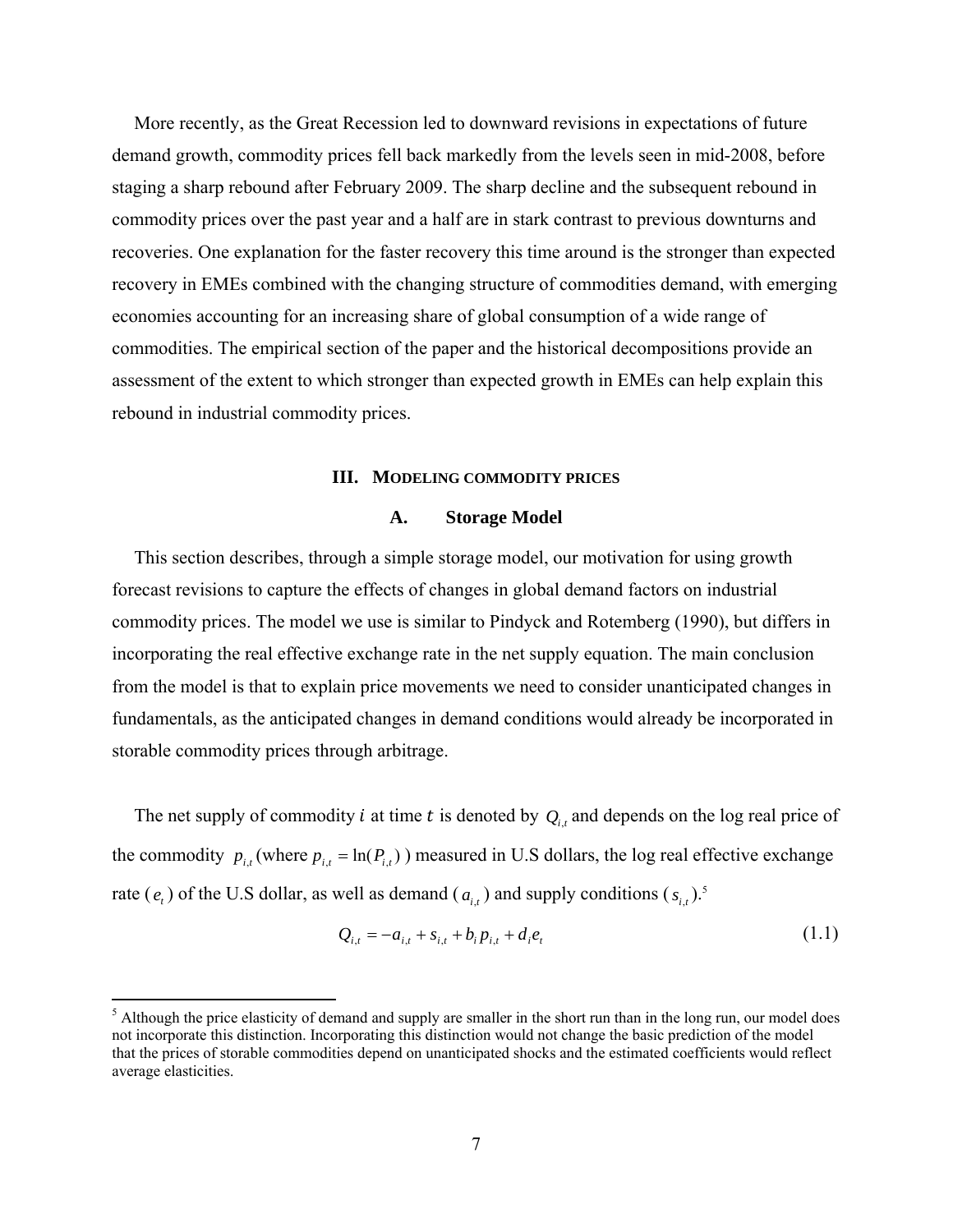The reason the REER of the U.S dollar plays a role in equation (1.1) is the fact that for the rest of the world, the dollar REER affects the real effective price of the commodity. An appreciated real U.S dollar exchange rate (i.e., higher  $e_t$ ), for a given real price of the commodity measured in U.S dollars, implies a higher real effective price and hence, a higher net supply.

The inventory of commodity  $i$  evolves according to:

$$
I_{i,t} = I_{i,t-1} + Q_{i,t}
$$
\n(1.2)

The arbitrage condition for a storable commodity (assuming a risk-neutral inventory holder) suggests that the expected change in the real price of the commodity equals the one-period holding cost of the commodity net of the capitalised flow of its marginal convenience yield over the period  $(c_{i,t})$  plus the expected real risk-free interest rate  $(r_t)$ .

$$
E_{t} p_{i,t+1} - p_{i,t} = c_{i,t} + r_{t} - \frac{1}{2} \text{var}(p_{i,t+1})
$$
\n(1.3)

The last term in the above equation appears due to the inequality between  $ln(E_t p_{i,t+1})$  and

$$
E_t \ln(P_{t+1})
$$
, and we denote it by a constant  $\phi = -\frac{1}{2} \text{var}(p_{t,t+1})$  in the rest of the exposition below.

The convenience yield is the flow of benefits that one obtains from holding stocks, e.g. an assurance of supply as needed, ease of scheduling etc. The marginal convenience yield is assumed to be related to the current level of inventories as well as other factors that might shift the demand for inventories, such as future supply and demand conditions. The higher is the level of inventories, smaller is the marginal convenience yield and, thus, higher is the holding cost net of marginal convenience yield. Hence, we have the following expression that relates  $c_{i,t}$  to  $I_{i,t}$ :

$$
c_{i,t} = n_{i,t} + \mathcal{A}_{i,t}
$$
 (1.4)

where  $\gamma > 0$  and  $n_{i,t}$  is a vector of macroeconomic variables that might affect the demand for inventories. Putting (1.3)-(1.4) together we have the following expression for the expected change in real commodity prices:

$$
E_{t} p_{i,t+1} - p_{i,t} = n_{i,t} + \gamma I_{i,t} + r_{t} + \phi
$$
\n(1.5)

We can rewrite equation  $(1.5)$  in terms of inventories using  $(1.1)-(1.2)$ :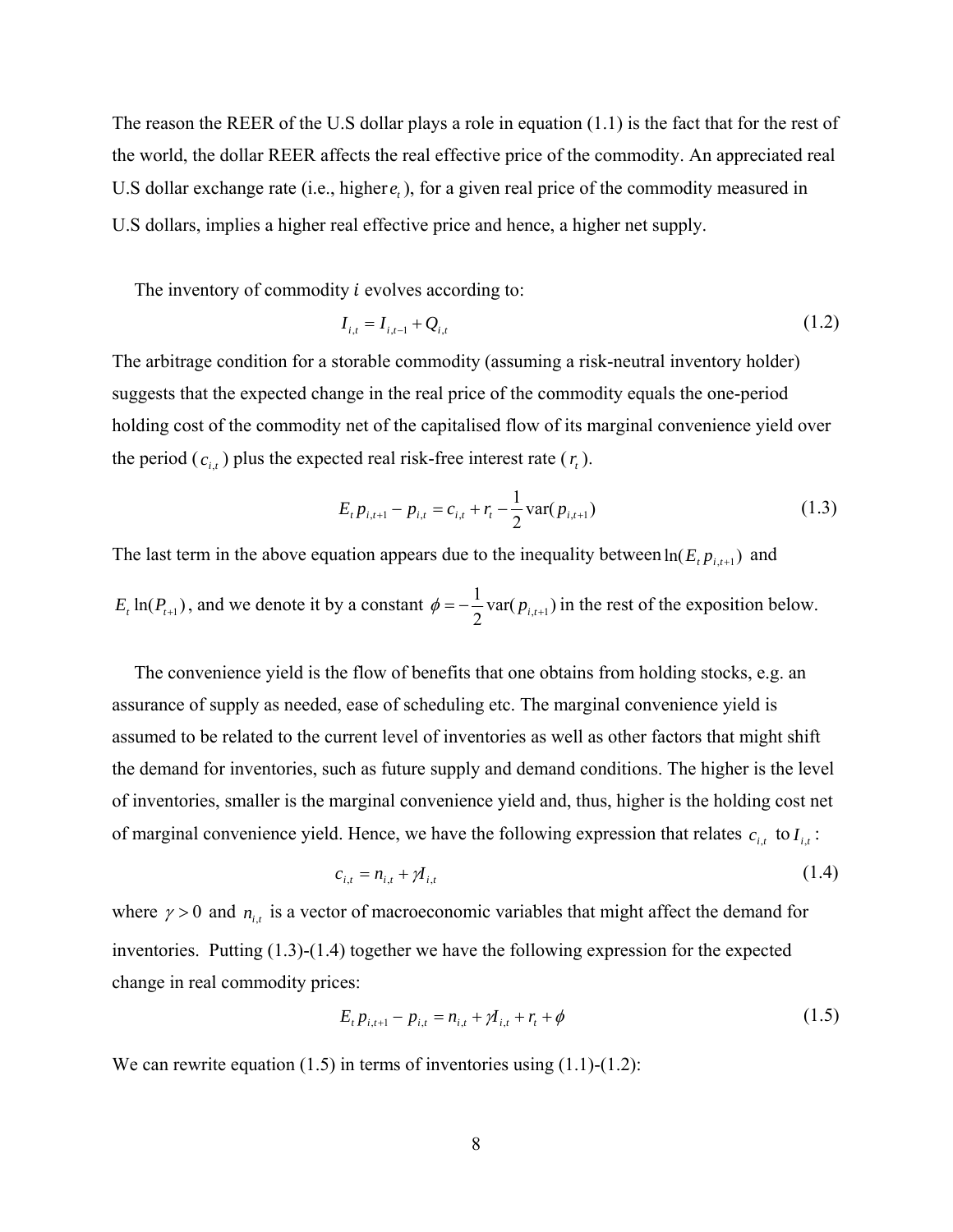$$
E_{t}I_{i,t+1} - (2+\gamma b_{i})I_{i,t} + I_{i,t-1} = -(E_{t}a_{i,t+1} - a_{i,t}) + (E_{t}s_{i,t+1} - s_{i,t}) + d_{i}(E_{t}e_{t+1} - e_{t}) + b_{i}(r_{t} + \eta_{i,t}) - b_{i}\phi
$$
\n(1.6)

This difference equation has two characteristic roots, *k* and *l*, which depend on  $\gamma$  and  $b_i$ . It is possible to show that if  $\gamma > 0$  and  $b_i > 0$ , one root lies between 0 and 1 and the other is greater than 1. Therefore there exists a unique non-explosive solution to (1.6) which can be written as:

$$
I_{i,t} = \phi' + k I_{i,t-1} + (1/l) E_t \sum_{j=0}^{\infty} (1/l)^j [(a_{t+j+1} - a_{t+j}) - (s_{t+j+1} - s_{t+j}) - d_i (e_{t+j+1} - e_{t+j}) - b_i (r_{t+j} + \eta_{i,t+j})]
$$
(1.7)

Equation (1.7) shows that the inventory of a commodity is a function of the lagged inventories as well as the expected changes in demand, the real exchange rate, the interest rate, and other macro variables. It is also possible to show that the price of the commodity is a function of the same expected fundamentals. Rewriting  $(1.7)$  using  $(1.1)-(1.2)$  we get:

$$
p_{i,t} = \frac{\phi}{b_i} + \frac{k-1}{b_i} I_{i,t-1} + \frac{1}{b_i} \left[ \frac{1}{l} E_t \sum_{j=0}^{\infty} \left( \frac{1}{l} \right)^j \left[ (a_{t+j+1} - a_{t+j}) - (s_{t+j+1} - s_{t+j}) - d_i (e_{t+j+1} - e_{t+j}) - b_i (r_{t+j} + \eta_{i,t+j}) \right] + a_{i,t} - s_{i,t} - d_i e_t \right] \tag{1.8}
$$

Using (1.8), it is possible to derive an expression for the change in commodity prices:

$$
\Delta p_{i,t} = \frac{k-1}{b_i} \Delta I_{i,t-1} + \frac{1}{b_i} \left( E_t - \frac{E_{t-1}}{l} \right) \begin{bmatrix} (a_{i,t} - a_{i,t-1}) - (s_{i,t} - s_{i,t-1}) - d_i(e_t - e_{t-1}) + \frac{1}{l} \sum_{j=0}^{\infty} \left( \frac{1}{l} \right)^j [(a_{i,t+j+1} - a_{i,t+j}) - \frac{1}{l} \sum_{j=0}^{\infty} \left( \frac{1}{l} \right)^j [(a_{i,t+j+1} - a_{i,t+j}) - \frac{1}{l} \sum_{j=0}^{\infty} \left( \frac{1}{l} \right)^j [(a_{i,t+j+1} - a_{i,t+j}) - \frac{1}{l} \sum_{j=0}^{\infty} \left( \frac{1}{l} \right)^j [(a_{i,t+j+1} - a_{i,t+j}) - \frac{1}{l} \sum_{j=0}^{\infty} \left( \frac{1}{l} \right)^j [(a_{i,t+j+1} - a_{i,t+j}) - \frac{1}{l} \sum_{j=0}^{\infty} \left( \frac{1}{l} \right)^j [(a_{i,t+j+1} - a_{i,t+j}) - \frac{1}{l} \sum_{j=0}^{\infty} \left( \frac{1}{l} \right)^j [(a_{i,t+j+1} - a_{i,t+j}) - \frac{1}{l} \sum_{j=0}^{\infty} \left( \frac{1}{l} \right)^j [(a_{i,t+j+1} - a_{i,t+j}) - \frac{1}{l} \sum_{j=0}^{\infty} \left( \frac{1}{l} \right)^j [(a_{i,t+j+1} - a_{i,t+j}) - \frac{1}{l} \sum_{j=0}^{\infty} \left( \frac{1}{l} \right)^j [(a_{i,t+j+1} - a_{i,t+j}) - \frac{1}{l} \sum_{j=0}^{\infty} \left( \frac{1}{l} \right)^j [(a_{i,t+j+1} - a_{i,t+j}) - \frac{1}{l} \sum_{j=0}^{\infty} \left( \frac{1}{l} \right)^j [(a_{i,t+j+1} - a_{i,t+j}) - \frac{1}{l} \sum_{j=0}^{\infty} \left( \frac{1}{l} \right)^j [(a_{i,t+j+1} - a_{i,t+j}) - \frac{1}{l
$$

As equation (1.9) shows, the change in the price of a commodity is a function of the lagged change in inventories, the unanticipated changes in demand factors, the real exchange rate, the real interest rate, and other factors that might affect the marginal convenience yield.

#### **B. Empirical Framework**

The key implication of the model described above is that changes in the real price of a commodity should be related to market participants' changing expectations of the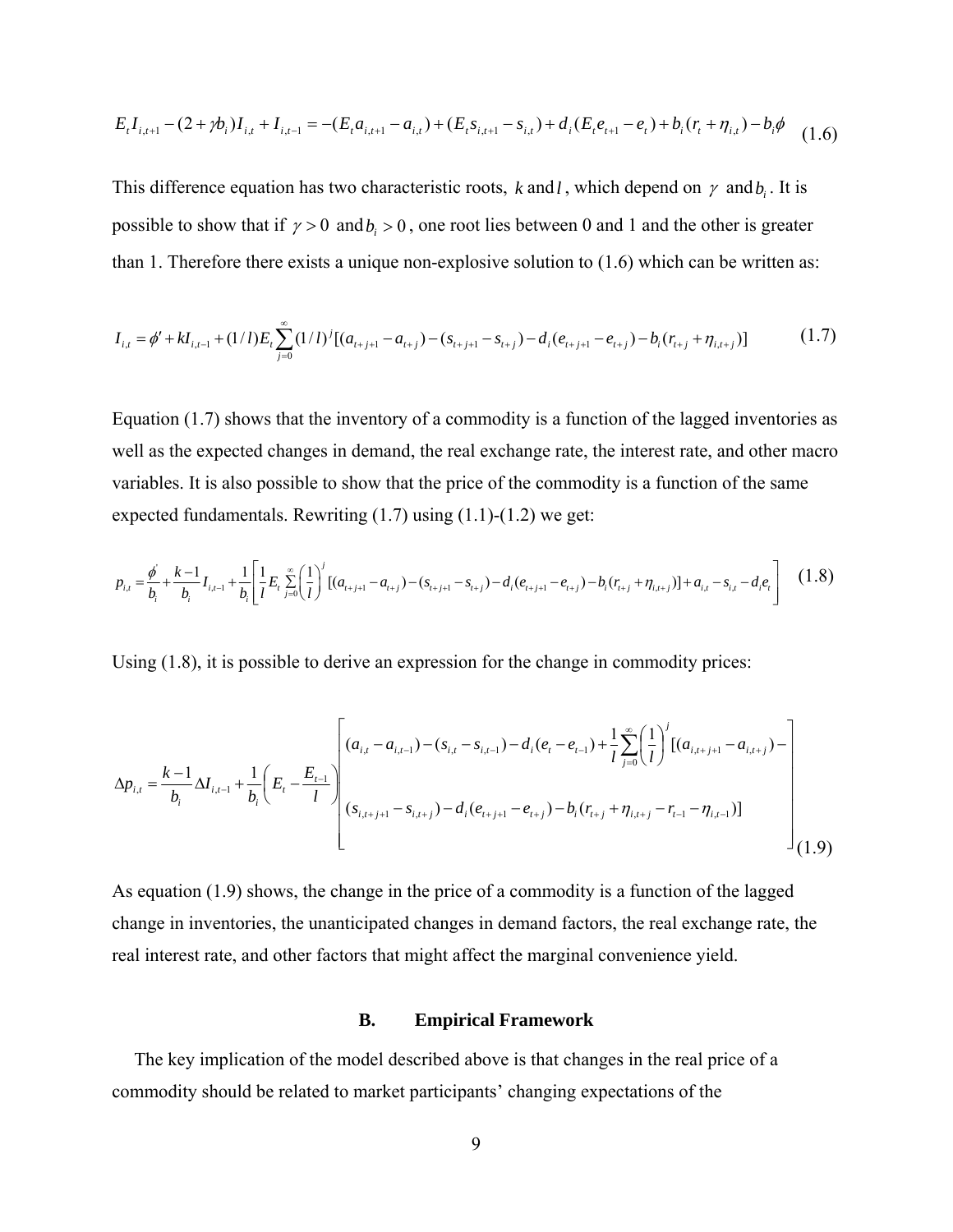macroeconomic environment. As noted earlier, the focus of this study is to examine how much of the observed monthly changes in the real prices of commodities can be explained by changing expectations of future demand for commodities. We use a direct measure of global commodity demand shocks based on revisions to professional forecasts of industrial production growth.

We estimate equation (1.9) for each commodity in our sample by estimating the reduced-form regression equation of the following form:6

$$
\Delta rprice_{i,t} = \alpha_i + \sum_{j=0}^{n} \beta_{j,i}^{US} F_{t-j}^{US} + \sum_{j=0}^{n} \beta_{j,i}^{Asia} F_{t-j}^{Asia} + \sum_{j=0}^{n} \beta_{j,i}^{OtherEMS} F_{t-j}^{OtherEMS} + \gamma_i \Delta rate_t + \delta_i \Delta REER_t + \lambda_i \Delta invent_{i,t-1} + \rho_i \Delta supply_{i,t} + \varepsilon_{i,t}
$$
\n(1.10)

where  $\Delta rprice_i$ , denotes the log difference in the real spot price of commodity  $i(i = 1, \ldots, 5)$  at time *t*;  $F_t^{US}$ ,  $F_t^{Asia}$  and  $F_t^{Otherwise}$  denote the weighted forecast revisions to industrial production growth for the U.S., emerging Asia, and other EMEs, respectively. The construction of the forecast revision variables is described in detail in the following section. *<sup>t</sup>* Δ*rate* is the change in the 3-month U.S. T-bill rate (real) and Δ*REER*, is the log change in the U.S dollar real effective exchange rate.  $\Delta$ *invent<sub>it-1</sub>* is the log change in inventories for commodity *i*, while  $\Delta$ *supply*<sub>*i*,</sub> is the log change in production for commodity *i*.  $\varepsilon_{i,t}$  is the error term which is assumed to be heteroskedastic and possibly serially correlated. We focus on the following key commodities: crude oil, aluminum, copper, nickel, and zinc. We estimate equation (1.10) for each commodity for the period May 1999 to December 2010 using Newey-West standard errors, with 12 lags in the autocorrelation structure. Although equation  $(1.10)$  is the most general form of our regression specification, both the AIC and BIC model selection criteria suggested using only the contemporaneous forecast revisions as explanatory variables. Hence, we only report the results for the regression specification that excludes lags of the forecast revisions.

Further, when we consider the effects of forecast revisions from advanced and emerging markets together, it is important to recognize that these revisions in emerging markets are likely

 $\overline{\text{6}}$  We also estimate variants of equation (1.10), as described in section IV below.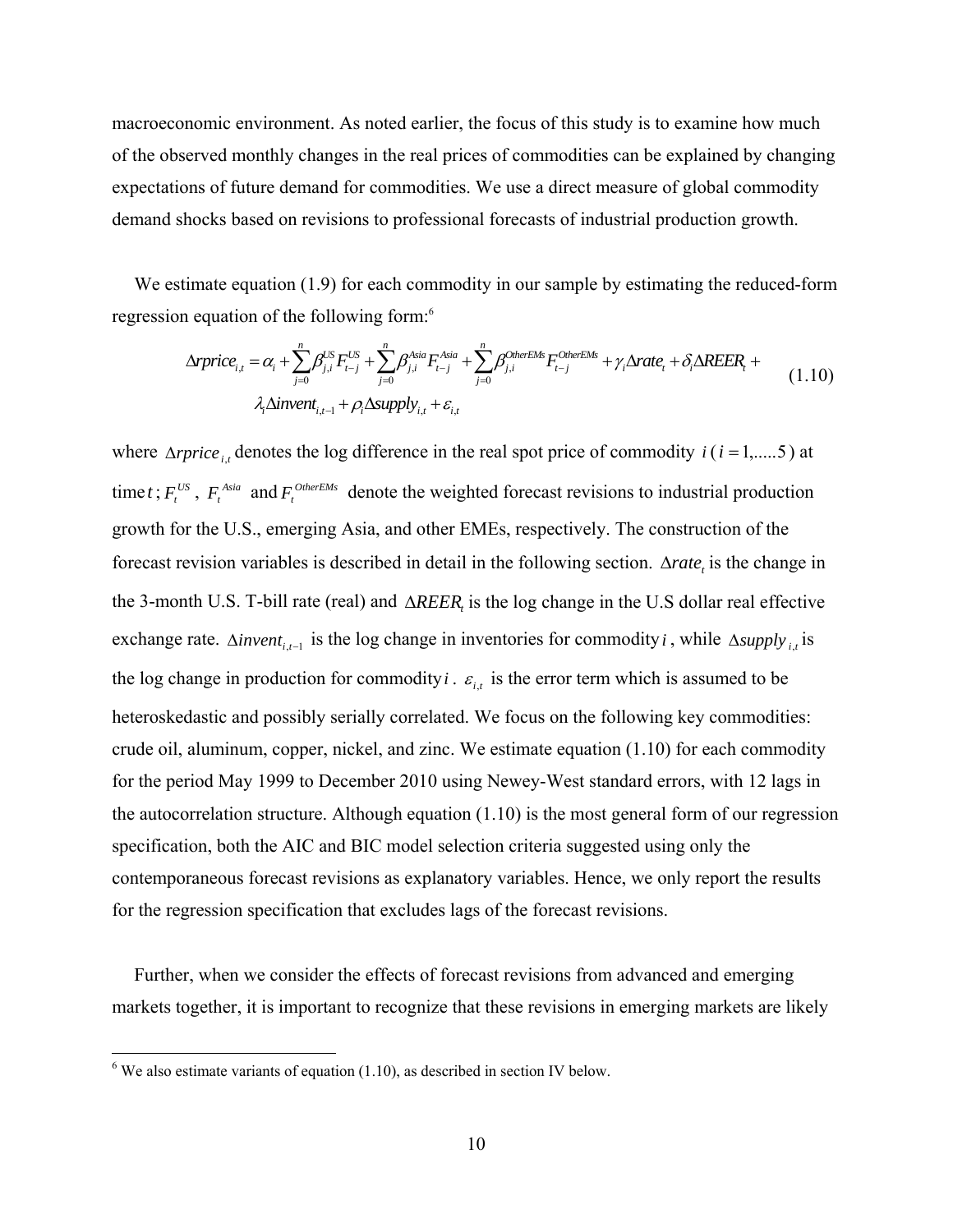to be correlated with those in advanced economies given the trade and financial linkages between the two groups of countries. Indeed, the correlation between forecast revisions in emerging Asia and the U.S is 0.35 while that between the other EMEs and the U.S. is much stronger at 0.69 (see Table 1(a). Thus, in the benchmark regression specification that we use to construct the historical decompositions reported in section V, we use the "orthogonalized" versions of the emerging market forecast revisions. That is, we use the residuals obtained from regressing emerging market forecast revisions on those of the U.S.

#### **IV. DATA**

#### **A. Forecast Surprises**

Our measure of shocks to real economic activity is based on revisions of industrial production growth forecasts provided by *Consensus Economics* (i.e. difference between the current consensus forecast and the previous one). We use the forecast revision data from *Consensus Economics* instead of other professional forecasters, such as the *Economist Intelligence Unit* (EIU) data used in Kilian and Hicks (2009), since it represents a broader set of views about global growth prospects, including those of the EIU. The consensus forecast of industrial production growth – like other indicators in the data set – is a pooled forecast computed as the mean of individual responses to a monthly survey of professional forecasters mainly from the respective country. Because of this aggregation, it is generally considered as the market participants' view of future macroeconomic developments in the economy. These forecasts are reported monthly for regions as well as individual countries, and comprise of forecasts for the past, current and the following calendar years.<sup>7</sup> Thus, the forecast horizon (dated to the end of the forecast year) varies between 1 to 24 months. In this paper, we focus on the 12-month forecast horizon.

For each month, we construct the revision in the annual industrial production growth forecast for the next 12 months using a weighted average of growth forecasts for the current and the following year. For instance, to construct the 12-month ahead forecast revision in June 2006, we use the change in growth forecasts for 2006 and 2007 since May 2006, and multiply both

<sup>&</sup>lt;sup>7</sup> For India, the forecasts are reported for the fiscal year for part of the sample.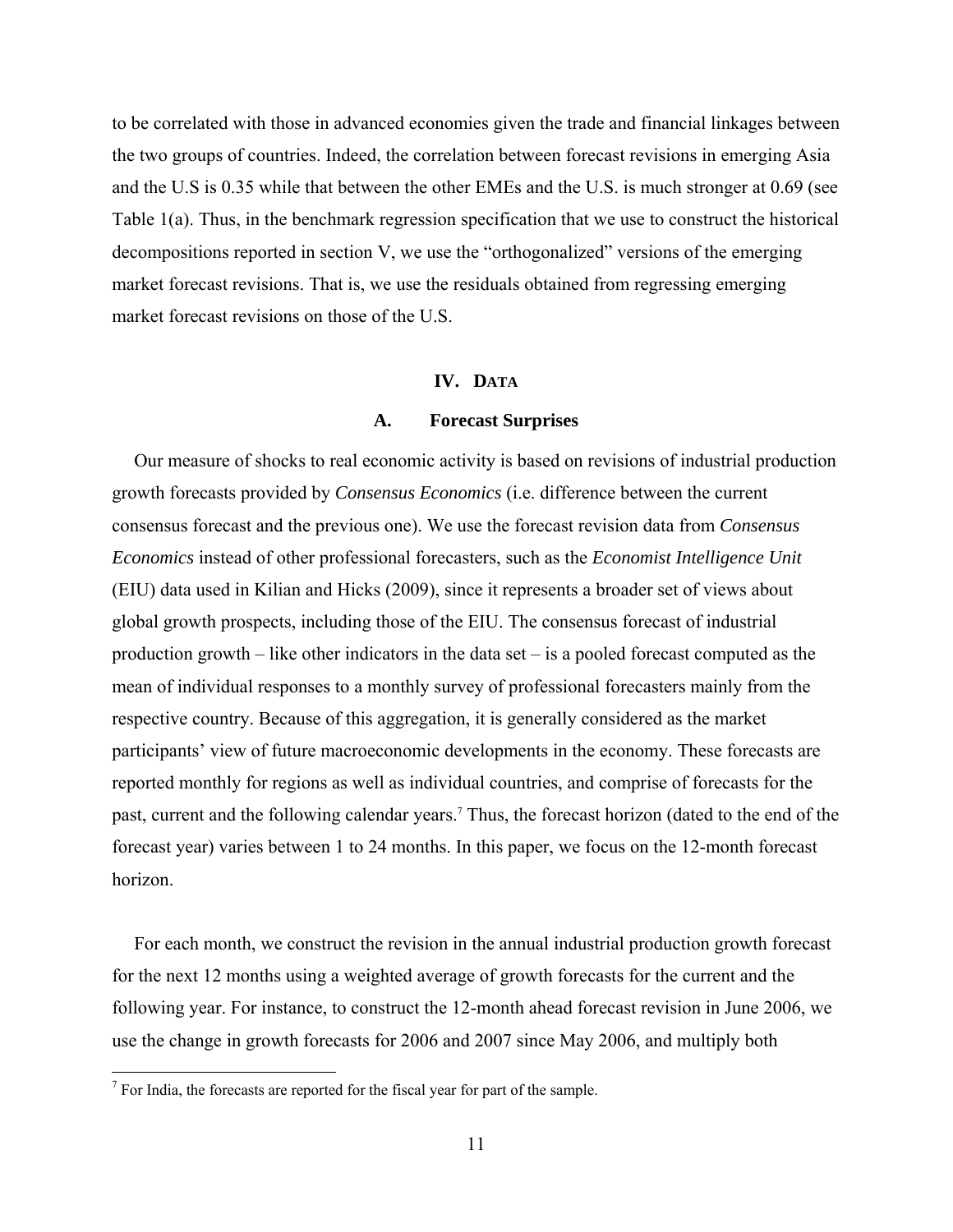revisions by 6/12, reflecting the fact that industrial production growth for the next 12 months has to reflect growth expectations for the last six months of 2006 and the first six months of 2007.

The sample includes the following set of 27 emerging and advanced economies: Argentina, Austria, Belgium, Brazil, Canada, Chile, China, Finland, France, Germany, Greece, India, Indonesia, Italy, Japan, Malaysia, Mexico, Singapore, South Africa, South Korea, Spain, Sweden, Switzerland, Taiwan, Thailand, U.K., and the U.S.<sup>8</sup> Together with the U.S., the group of countries included in the analysis constitute approximately 80 percent of world GDP and account for, on average, about 90 percent of the world consumption of the commodities in our sample. Given the differences in the intensity of commodity use of these countries, we scale the monthly forecast revisions for each country with the current shares of the respective country in the world consumption of that particular commodity. This allows us to capture the increasing share of China and India in the consumption of energy and industrial commodities.

Our sample period is from May 1999 to December 2010. Although the *Consensus Economics* forecasts are available for different regions since January 1992, the individual forecasts for China and India are only available since May 1999. Since we are particularly interested in the implications of strong economic growth in China and India for commodity prices, we choose May 1999 as the starting point of our sample.

Table 1(b) shows the properties of industrial production growth forecast revisions for the U.S., emerging Asia (China and India), other EMEs, and advanced economies in our sample. The mean forecast revisions are small for all countries and regions. However, it is important to note that only emerging Asia exhibited unexpected growth between mid-1999 and December 2010. The U.S. experienced, on average, negative growth shocks during this period as did other EMEs and advanced economies on average. The standard deviations of annual IP growth forecast revisions for the countries and regions in our sample range between 0.40 and 0.45 percent.

 $\overline{a}$ 

<sup>&</sup>lt;sup>8</sup> We could not include the eastern European emerging markets, such as Czech Republic, Poland, Russia, and Turkey in our sample since the industrial production growth forecasts for these countries were available at irregular frequencies during the time period under consideration.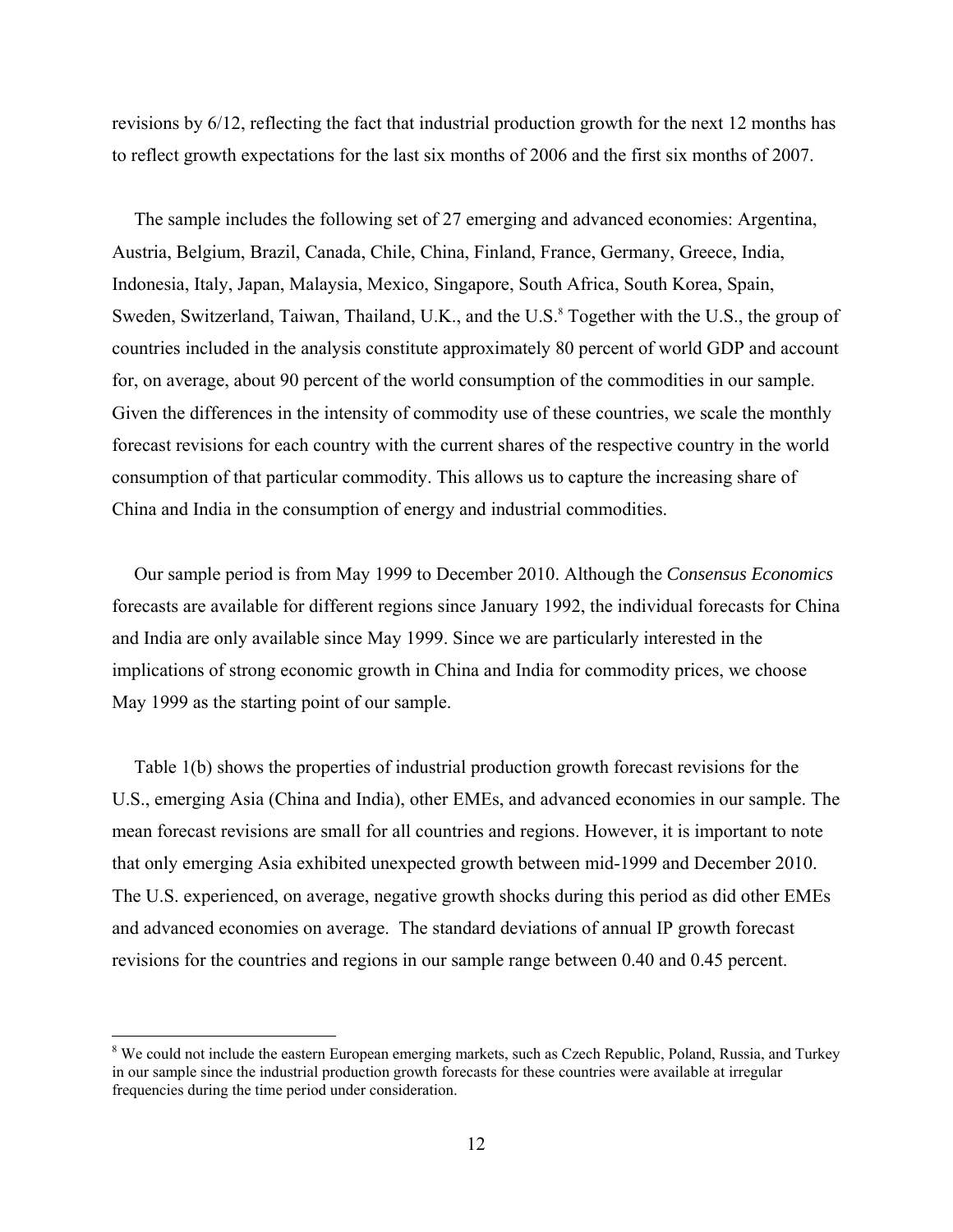#### **B. Other Data Sources**

The spot price data for the different commodities are described in the appendix. We use the U.S. CPI to deflate spot prices. We use the real 3-month U.S. Treasury bill rate as our measure of the real interest rate. The data was taken from the U.S. Department of Treasury. The U.S. REER data was obtained from the Bank for International Settlements (BIS). Data on oil (petroleum) inventories was taken from the International Energy Agency (IEA) and reports the total petroleum stock for OECD countries. Data on stocks of aluminum, nickel, copper and zinc was taken from the World Bureau of Metals Statistics (WBMS). Finally, total world production data for oil is from the IEA while that for the four industrial metals is from the WBMS.

#### **V. RESULTS**

We estimate equation (1.10) for each commodity in our sample. We first report results for the specification that includes advanced economies and EMEs, where the latter group is divided into emerging Asia (China and India) and other EMEs in order to capture the growing importance of China and India as consumers in commodities markets. In an alternative specification, we consider forecast revisions for the U.S instead of advanced countries as a group. In the benchmark specification for the historical decompositions that are reported in Figures 5-9, we use the forecast revisions for the U.S, emerging Asia, and other EMEs whereby the forecast revisions for emerging Asia and other EMEs are "orthogonalized" with respect to the forecast revisions for the U.S.<sup>9</sup> The other explanatory variables in all of the above specifications include the lag of the log change in inventories, the log change in the U.S. dollar REER, the change in the real interest rate, and the log change in supply. Finally, we replicate our results using GDP growth forecasts revisions as a measure of commodity demand shocks for robustness and comparison.

<u>.</u>

<sup>&</sup>lt;sup>9</sup> We regress forecast revisions for emerging Asia and other EMEs on forecast revisions for the U.S and use the residuals as the "orthogonalized forecast revisions." In doing so, we explicitly assume that forecast revisions for the U.S are exogenous with respect to forecast revisions in emerging Asia and other EMEs.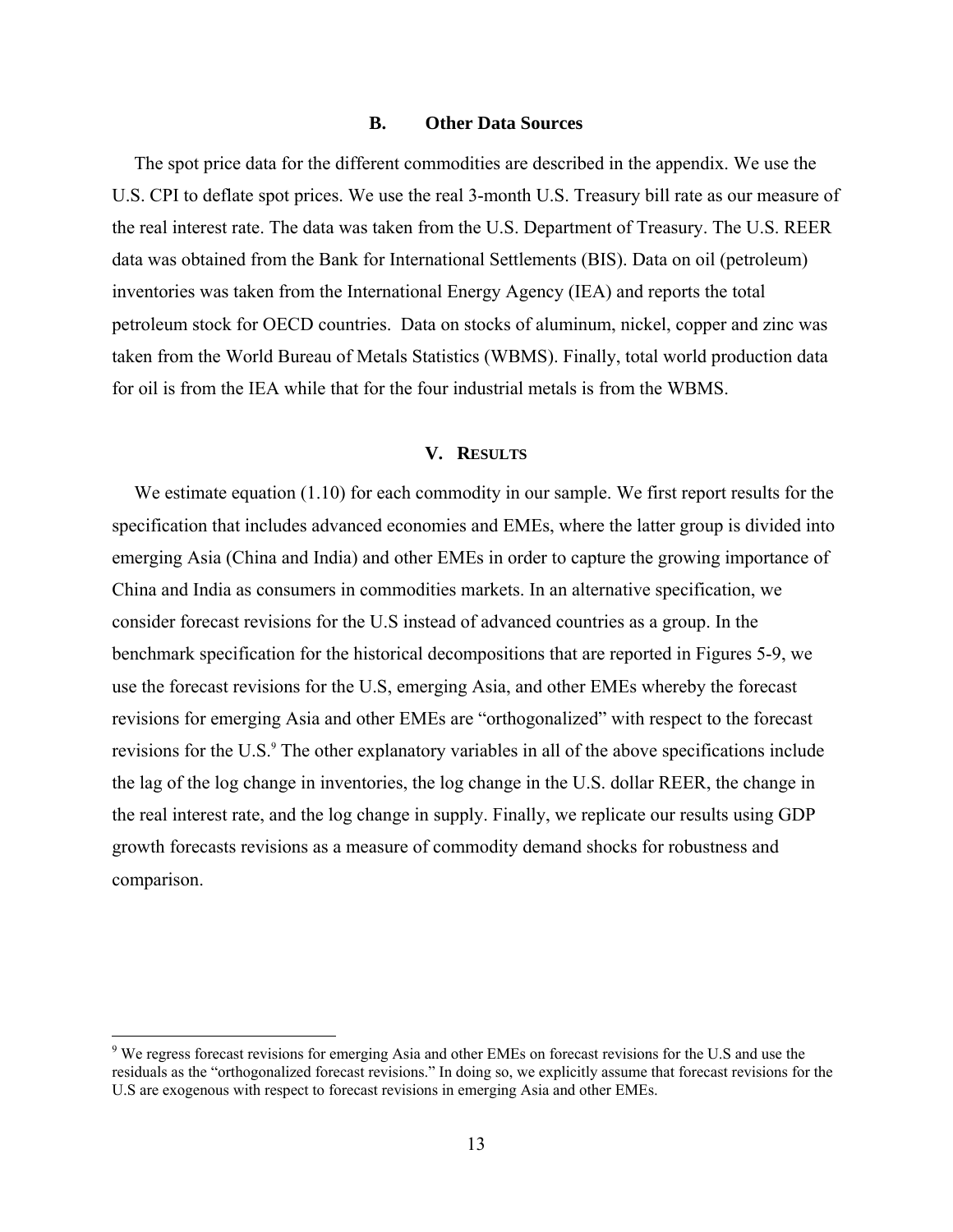#### **A. Industrial Production Growth Forecast Revisions**

Table 2 reports the regression results whereby we use forecast revisions for advanced economies, emerging Asia, and other EMEs. Looking first at industrial metals, forecast revisions for emerging Asia have a significant effect on the real prices of aluminum, copper, and zinc. This impact is strongest for copper, followed by aluminum and zinc. A one percentage point revision in growth in emerging Asia is associated with a 5.5 percent growth in copper prices, while the corresponding statistics for aluminum and zinc are 3.6 and 3 percent, respectively.10 In terms of the control variables, the real effective exchange rate of the U.S dollar is associated with a negative and (highly) significant impact on the real prices of all industrial metals. For instance, a one percent real effective appreciation of the dollar is associated with, on average, a 1.8 and 3.05 percent fall in aluminum and nickel prices, respectively. Columns 6-10 report the results from using the "orthogonalized" versions of emerging market forecast revisions as described in the previous section. The coefficient estimates for emerging Asia are not very different. However, the coefficient estimates for the advanced countries' forecast revisions are now of the expected sign (albeit statistically insignificant) and the corresponding t-statistics higher.

With regard to crude oil, one can see that forecast revisions from none of the three regions have a statistically significant effect on changes in the real price of oil. The only variables that have a significant effect are the change in the real interest rate and the lagged change in inventories. Both are negatively related with real oil prices. In a recent study, Grisse (2010) using a structural vector autoregressive model finds that fluctuations in interest rates explain most of the variation in oil prices in the long run. Low interest rates tend to simultaneously decrease the supply for storable commodities and increase the demand through three main channels. First, low real interest rates increase the refiners' incentives for holding oil inventories by lowering carrying costs, all else being equal. Second, they decrease the oil producers' incentive to extract oil today by increasing the future value of oil deposits. Third, low real interest rates increase the asset demand for commodities as low-yielding treasury bills become less attractive (Frankel and Rose, 2009).

 $10$  These figures are obtained by multiplying the share of emerging Asia in the consumption of the commodity with the coefficient estimate for emerging Asia from the corresponding regression.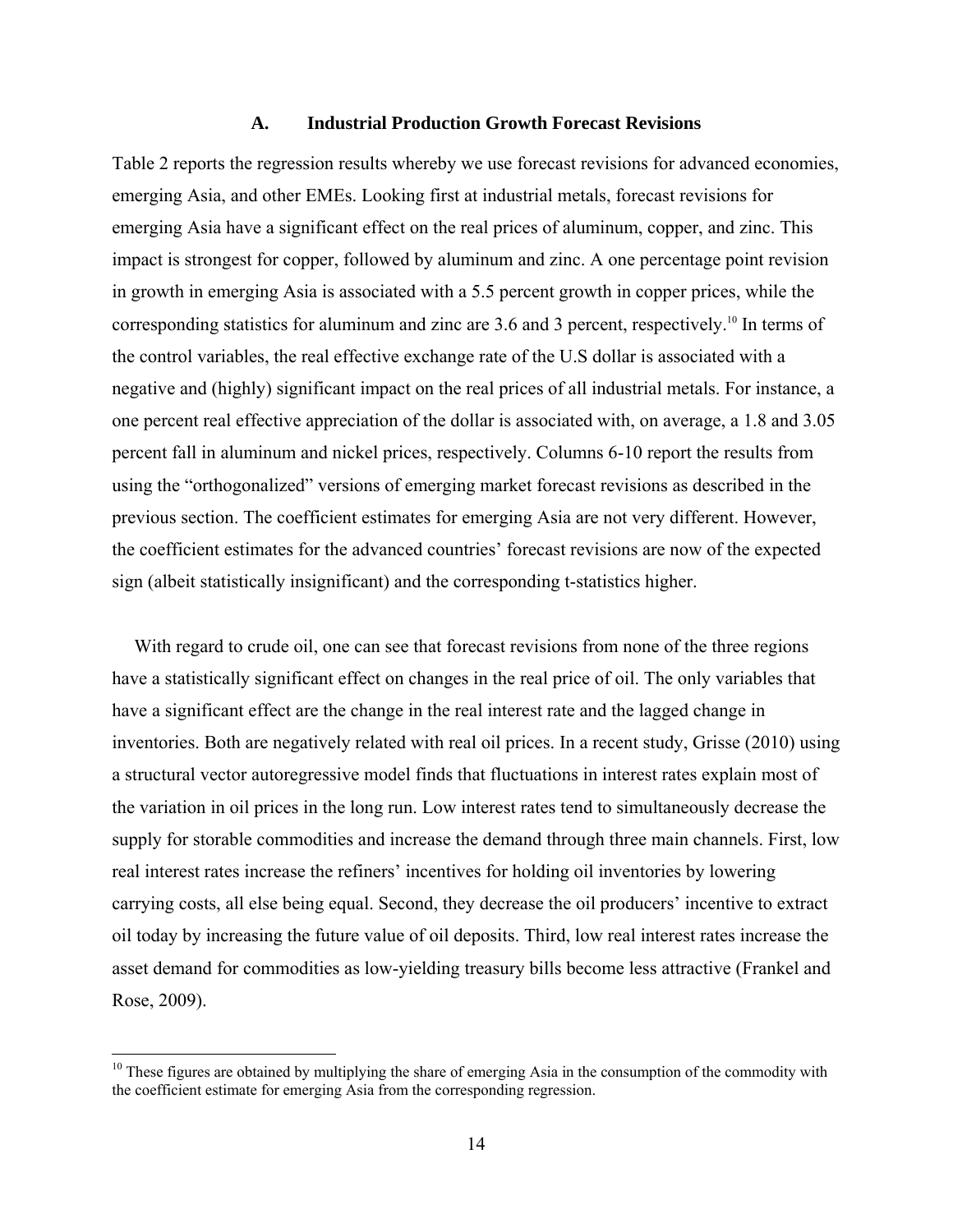Table 3 reports the results for the regression specification that includes forecast revisions for the U.S. (instead of advanced economies), emerging Asia, and other EMEs together. As before, we first estimated the model with the raw forecast revisions variables (columns 1-5) and then with the "orthogonalized" emerging market forecast revisions (columns 6-10). Regarding industrial metals, results reveal that forecast revisions for emerging Asia have a positive and statistically significant effect on the real price of aluminum, copper, and zinc, while revisions to growth forecasts for other EMEs do not play a significant role. As before, the real effective appreciation of the U.S. dollar is associated with a decline in the real prices of all industrial metals, and this effect is highly statistically significant. Columns 6-10 (Table 3) report the results from using the "orthogonalized" versions of the emerging market forecast revisions variables. Forecast revisions for the U.S are significant for all commodities, whereas emerging Asia has a significant coefficient for aluminum, copper and zinc. Other EMEs are not significant in this set of results as in the previous specifications. The effect of the REER continues to be significant for all commodities except oil.11 This is the benchmark specification that we use for the historical decompositions where it is possible to trace the contribution of growth forecast revisions (and other explanatory variables) in explaining movements in commodity prices.

For crude oil, results show that growth forecast revisions for the U.S have a positive and significant impact on the real price. The real interest rate and the lagged change in inventories have a negative and statistically significant effect on the real price of oil. None of the other explanatory variables are statistically significant.

Figures 5-9 show the simulated values of real spot prices using July 1999 as the base year. Since the model allows for trend growth, the figures show the deviations from this trend. This allows us to concentrate on the effects of forecast revisions and other explanatory variables and, hence, facilitates a better comparison of results across commodities. The dynamic simulations for aluminum (Figures 5a-5b) show that the model captures movements in prices pretty well, except the sharp rise starting at the end of 2005. The real exchange rate, followed by growth forecast

 $11$  We also estimated the regressions excluding the REER variable and our results remain qualitatively unchanged. These results are not reported in the interest of brevity but are available upon request.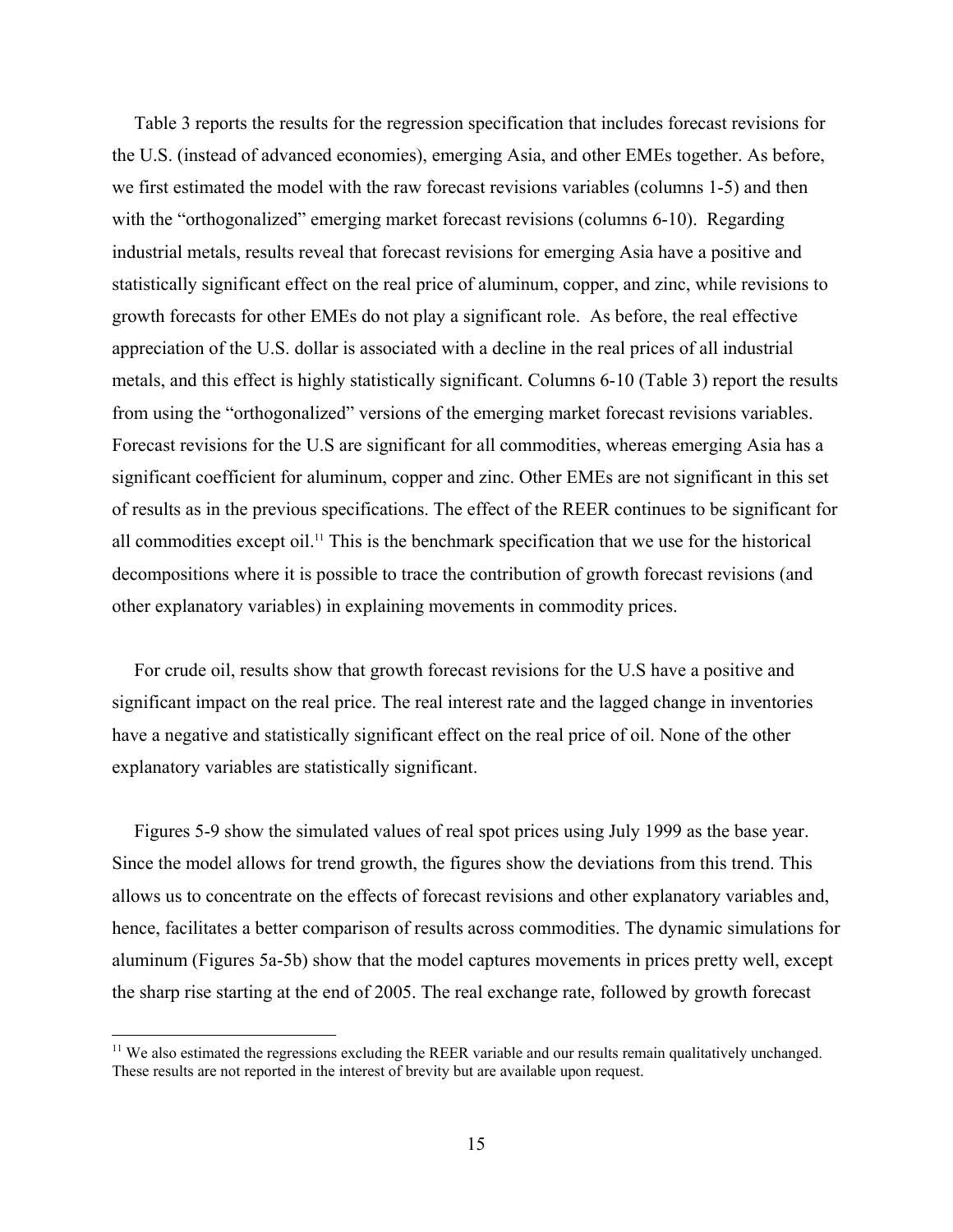revisions for emerging Asia contribute to a sustained increase in prices during 2004-2008, whereas U.S growth revisions have an offsetting negative impact. In contrast to oil, emerging Asia plays a more significant role than the U.S. in explaining the sharp decline in aluminum prices during the crisis. For copper (Figures 6a-6b), forecast revisions for emerging Asia predict a sustained increase in price during 2005-2008 but it is important to note that the REER seems to play an even bigger role in explaining the persistent price increase during this period. Nevertheless, the model does not fully capture the extent and the pace at which copper prices rose during 2006.

With regard to nickel and zinc (Figures 7-8), the model does not seem to be as successful in explaining the extent to which prices rose during 2005-2008. For nickel, forecast revisions for emerging Asia are not significant and the predicted movements in prices come mainly from forecast revisions in the U.S and the REER movements. For zinc, forecast revisions for both the U.S. and emerging Asia do not seem to play a major role.

Figures 9a-9b show the results of the dynamic simulation exercise for crude oil. The model does a fairly good job in capturing oil price movements (Figure 9a). However, the large dip in oil prices during 2001 and the sharp spike in 2008 are not well captured. Furthermore, the model predicts a recovery in oil prices after the financial crisis with a lag. Figure 9(b) shows that forecast surprises for the U.S. and real interest rates explain a substantial part of the fluctuations in the real price of oil. It is interesting to note that forecast revisions for the U.S predict a substantial cumulative decline in prices which applies to some extent to all commodities. Forecast revisions in emerging Asia predict a sustained increase in prices starting in 2006, but the magnitude of this improvement is not very significant. Furthermore, during the recent global crisis, forecast surprises in the U.S. explain a greater part, compared to emerging Asia, of the fall in oil prices from 2008:06 to 2009:02.

#### **B. GDP Growth Forecast Revisions**

We also use an alternative measure of commodity demand shocks based on revisions to real GDP growth forecasts provided by *Consensus Economics*. This data is structured in the same way as the industrial production growth forecasts data described earlier. Tables 4-5 show the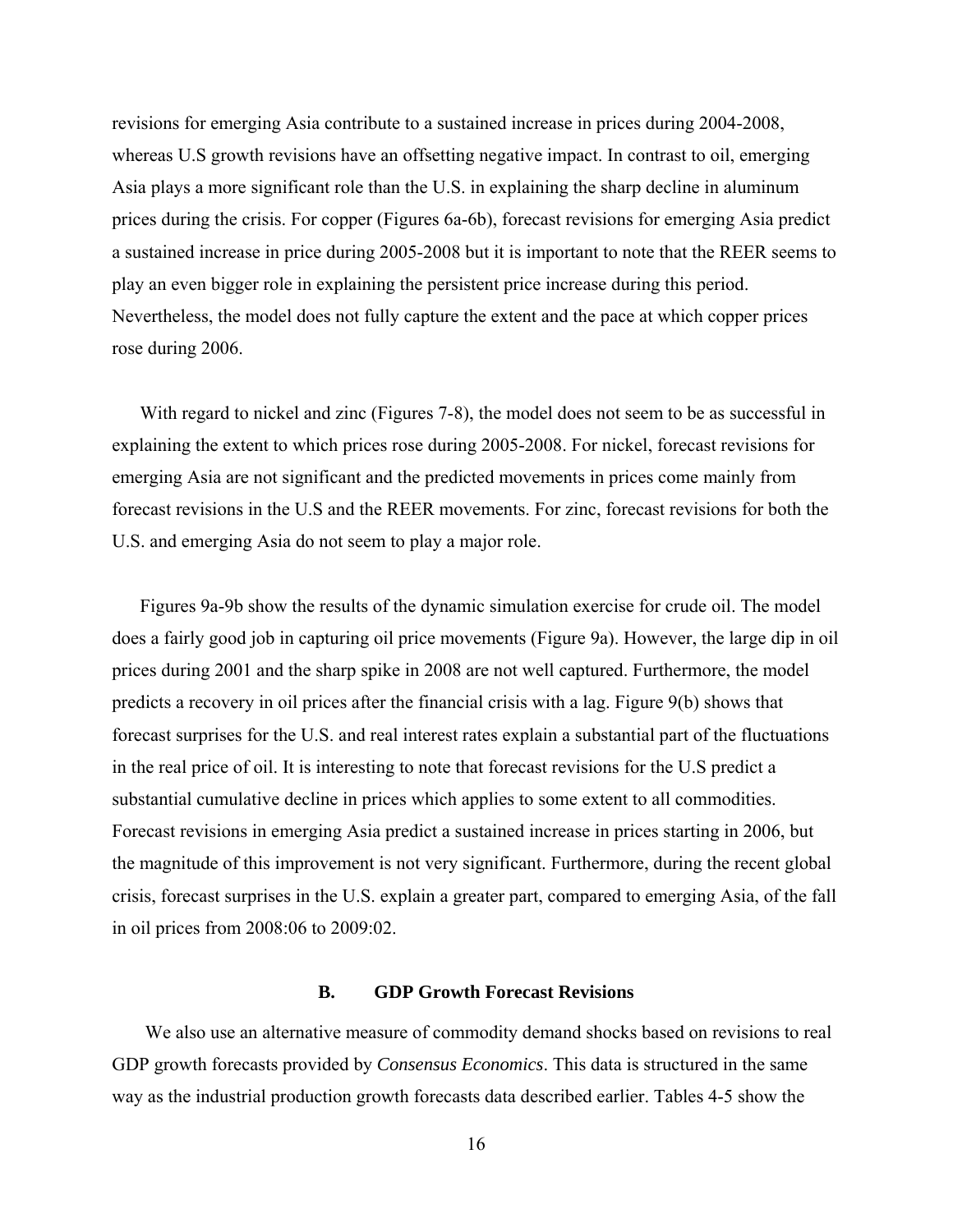same set of regressions as in Tables 2-3, but with the GDP growth forecast revisions as measures of unanticipated commodity demand shocks. The first thing to note is that the effect of advanced countries as a whole and the U.S. separately are much larger when we use GDP growth forecast revisions. This potentially reflects the fact that industrial production forecast revisions are more volatile than GDP growth forecast revisions.12 When we consider emerging Asia, we observe that GDP forecast revisions are not significant for any of the five commodities that we consider in this paper. This might simply be reflecting the fact that industrial production growth is a more relevant measure of demand for industrial metals which would also explain why the coefficients for emerging Asia become significant when we consider industrial production growth revisions.

#### **VI. CONCLUSION**

It has often been argued that economic growth worldwide, and especially in emerging Asia, has been the key driver of the global boom in commodities during 2003-2008, as well as the collapse in commodity prices during the recent global financial crisis. This paper analyzes the role of global demand shocks, as measured by revisions in professional industrial production growth forecasts for a large set of EMEs and advanced economies, in explaining the movements in commodity prices over the last ten years. Broadly speaking, we find that growth forecast revisions play a significant role in explaining variations in the prices of crude oil and most industrial metals. However, the regression results and dynamic simulations suggest that the real effective exchange rate of the U.S dollar also plays a very significant role, especially for the industrial metals. The real interest rate plays a statistically significant role in explaining movements in the real price of oil.

Comparing the importance of different countries/regions, we find that forecast surprises in the U.S. and emerging Asia (i.e., China and India) are important for explaining movements in prices for most commodities in our sample. On the other hand, forecast revisions in other EMEs do not seem to play a significant role. This is not surprising given the relatively small shares of these countries in the global consumption of commodities included in our sample.

 $\overline{a}$ 

 $12$  The standard deviation of industrial production forecast revisions is much higher than that of GDP growth forecast revisions for all countries in our sample.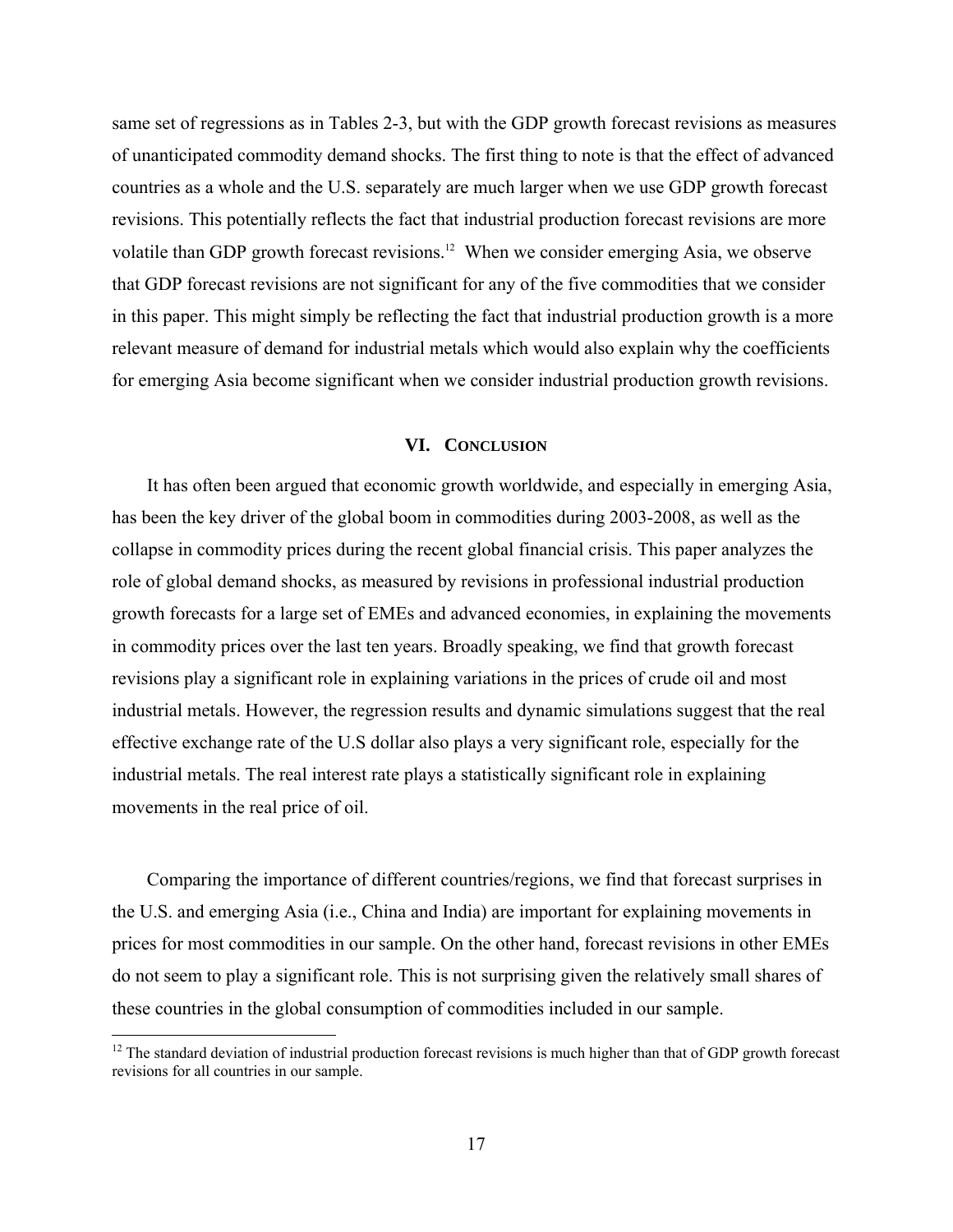Our results also point towards some interesting differences in the relative importance of different regions in explaining movements in commodity prices over our sample period. Broadly speaking, while forecast revisions in the U.S. seem more important for the 1999-2003 and 2008- 2009 periods, growth forecast revisions for emerging Asia played a key role during 2003-2006. However, growth surprises in general fall short of explaining the fast run-up in most commodity prices during 2006-2008 and the magnitude of the collapse in prices during the recent global financial crisis. Furthermore, we find that the real effective exchange rate of the U.S. dollar has played a very significant role in explaining industrial commodity prices, especially their sustained increase during 2006-2008. It is therefore a variable that needs to be incorporated in empirical models of commodity prices. Finally, in contrast with some of the previous studies that use forecast revisions to capture demand shocks $13$ , we find that growth in emerging Asian countries do not necessarily go very far in explaining oil prices.

However, it is also important to recognize that there are caveats in this analysis. First, we are not able to identify whether the forecast revisions are permanent or transitory given the short time horizon of the forecast data. The effects of forecast revisions that are more persistent should be larger and, since we are not controlling for the persistence of different revisions, we are only capturing the average effect of forecast revisions in the sample. Second, we do not capture unanticipated shocks to other variables such as interest rates, exchange rates, and changes in supply in our empirical analysis. Although it may be possible to construct such measures using futures data and inflation forecasts, given our emphasis on demand shocks in this paper, we only use measures of unanticipated demand shocks. Future work in this area could benefit from extending this analysis in the direction of identifying shocks to other important determinants of commodity prices.

 $\overline{a}$ 

<sup>&</sup>lt;sup>13</sup> See, for instance, Kilian and Hicks (2009). As mentioned, there are some important differences between our framework and that of Kilian and Hicks. First, while Kilian and Hicks use revisions to forecasts of real GDP growth as the measure of commodity demand shocks, we focus on revisions to forecasts of IP growth which we believe is a better measure of commodities demand than real GDP. Second, we scale the monthly forecast revisions for each country with its share in the world consumption of the particular commodity, and thus capture the growing importance of emerging Asia in the consumption of commodities. In contrast, Kilian and Hicks scale the GDP growth forecast revisions by the share of the country's real GDP in world real GDP (in PPP-adjusted terms).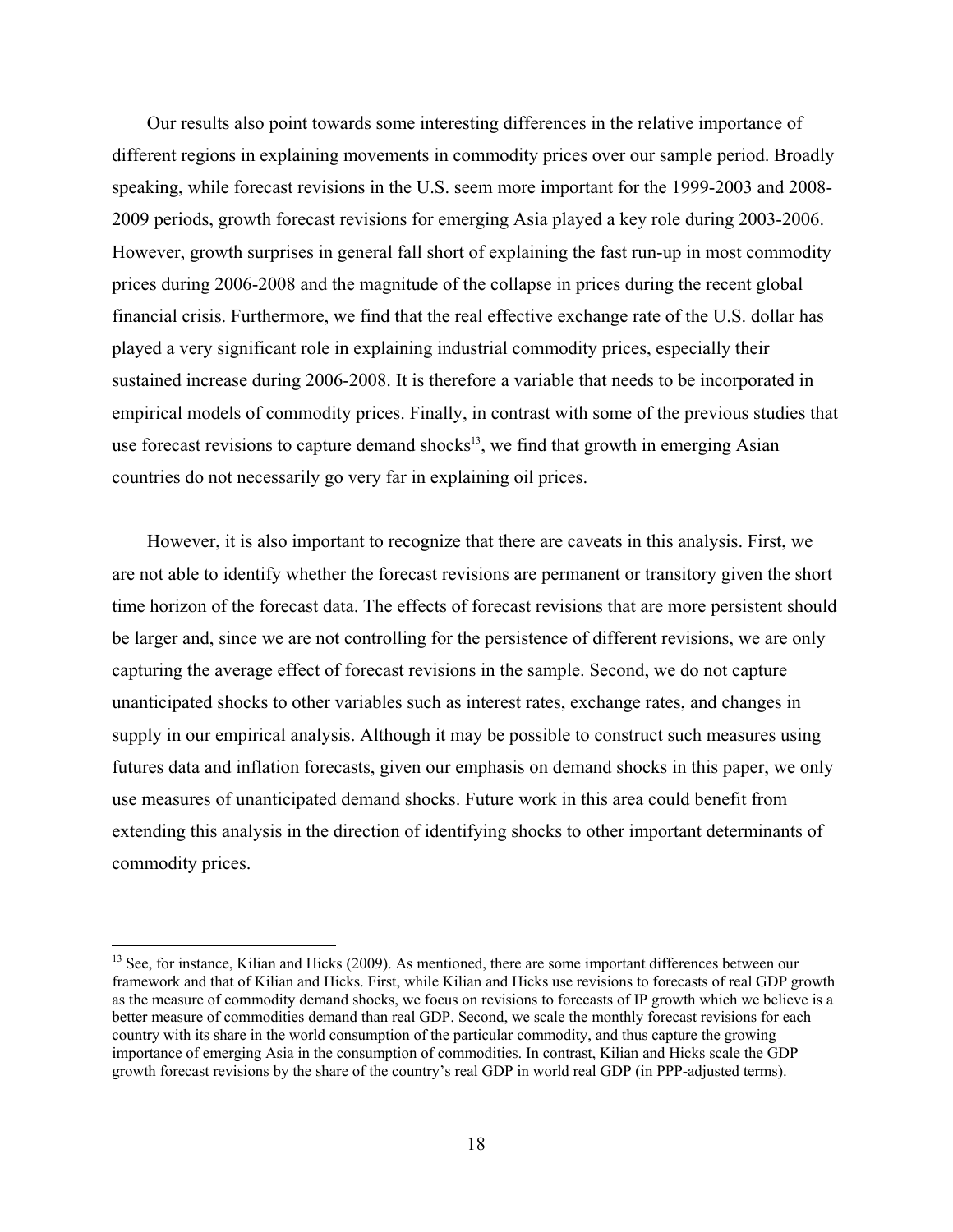#### **VII. REFERENCES**

Akram, Farooq Q., 2009, "Commodity Prices, Interest Rates and the Dollar," *Energy Economics*, Volume 31, Issue 6, November, pp. 838-851.

Frankel, J. and A. Rose, 2009, "Determinants of Agricultural and Mineral Commodity Prices," Mimeo, Kennedy School of Government, Harvard University.

Grisse, Christian, 2010, "What Drives the Oil-Dollar Correlation?" Unpublished manuscript.

Helbling, Thomas, Valerie Mercer-Blackman and Kevin Cheng, 2008, "Riding a Wave," Finance and Development, March. Available at http://www.imf.org/external/pubs/ft/fandd/2008/03/index.htm

IMF, 2010, World Economic Outlook, International Monetary Fund, April: Washington D.C.

\_\_\_\_, 2008, World Economic Outlook, International Monetary Fund, April: Washington D.C.

Kilian, Lutz, 2009, "Not All Oil Price Shocks are Alike: Disentangling Demand and Supply Shocks in the Crude Oil Market," *American Economic Review*, 99:3, 1053-1069.

Kilian, Lutz and Bruce Hicks, 2009, "Did Unexpectedly Strong Economic Growth Cause the Oil Price Shock of 2003-2008?" CEPR Discussion Paper Series No: 7265.

Pindyck, Robert S. and Julio J. Rotemberg, 1990, "The Excess Co-Movement of Commodity Prices," *The Economic Journal*, Vol. 100, No.403; pp. 1173-1189.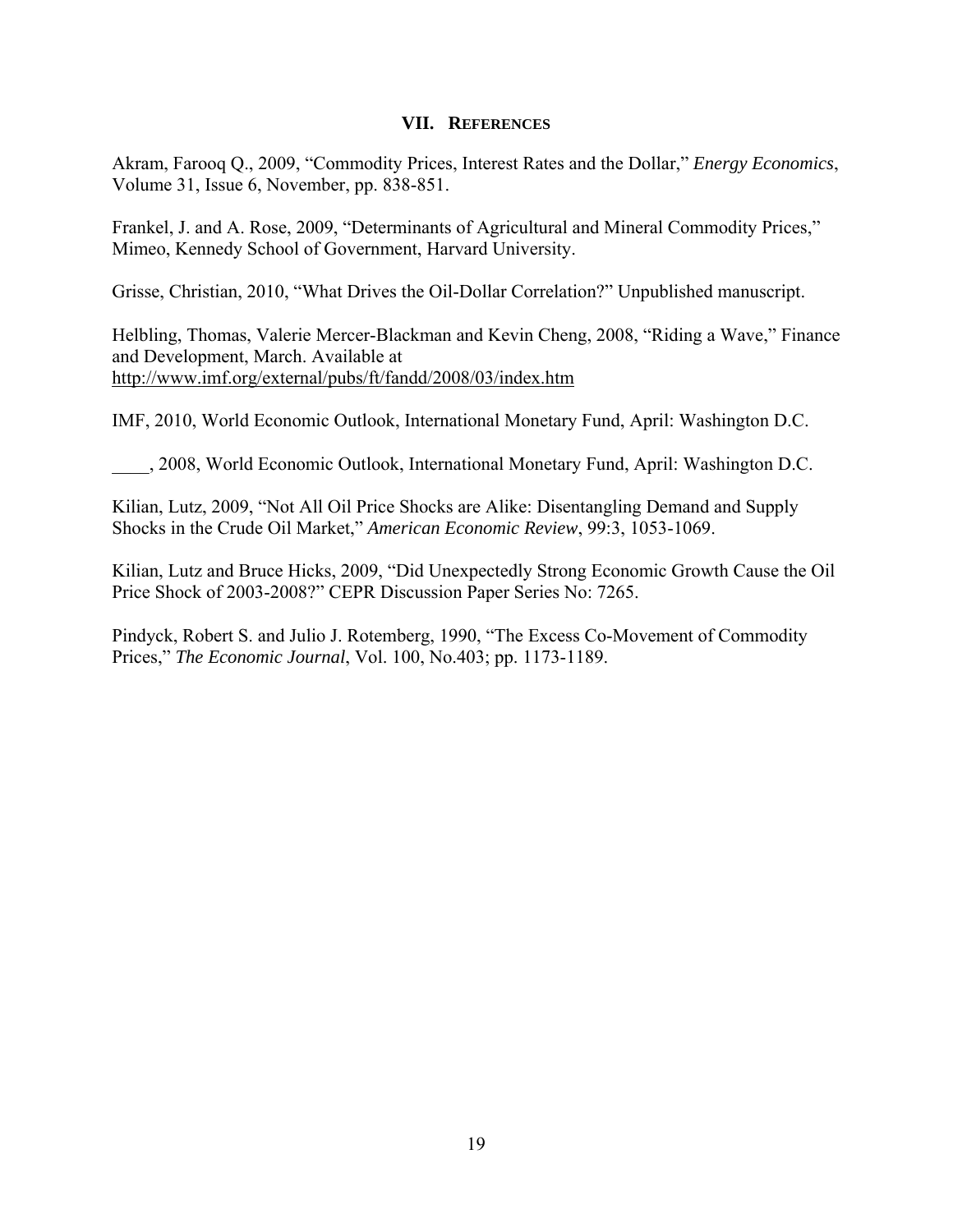| <b>Variable</b>               | <b>Description</b>                                                                  | <b>Source</b>                                      |
|-------------------------------|-------------------------------------------------------------------------------------|----------------------------------------------------|
| <b>Commodity Prices</b>       |                                                                                     |                                                    |
| Crude oil                     | West Texas Intermediate Crude Oil at                                                | <b>Commodity Research</b>                          |
|                               | Cushing, Oklahoma (U.S.\$/barrel)                                                   | Bureau (CRB)                                       |
| Aluminum                      | LME cash settlement (US\$/lb.)                                                      | <b>CRB</b>                                         |
|                               | LME cash settlement (US\$/lb.)                                                      | <b>CRB</b>                                         |
| Copper<br>Nickel              | LME cash settlement (US\$/lb.)                                                      | <b>CRB</b>                                         |
| Zinc                          | LME cash settlement (US\$/lb.)                                                      | <b>CRB</b>                                         |
| <b>Commodities</b>            |                                                                                     |                                                    |
| consumption                   |                                                                                     |                                                    |
| Crude oil                     | Million tonnes                                                                      |                                                    |
|                               |                                                                                     | <b>BP</b> Statistical Review of                    |
| Aluminum                      |                                                                                     | World Energy, June 2011.<br>World Bureau of Metals |
|                               | Aluminum primary consumption (metric<br>tons)                                       | Statistics (WBMS);                                 |
|                               |                                                                                     | Bloomberg                                          |
|                               | Refined copper consumption (metric tons)                                            | WBMS; Bloomberg                                    |
| Copper<br>Nickel              | Semi-refined nickel consumption (metric                                             | WBMS; Bloomberg                                    |
|                               | tons)                                                                               |                                                    |
| Zinc                          |                                                                                     |                                                    |
|                               | Zinc slab consumption (metric tons)                                                 | WBMS; Bloomberg                                    |
| <i>Inventories</i>            |                                                                                     |                                                    |
| Crude oil                     | Total OECD petroleum stocks                                                         | <b>International Energy</b>                        |
|                               |                                                                                     | Agency (IEA)                                       |
| Aluminum                      | LME primary aluminum stocks, total                                                  | WBMS; Bloomberg                                    |
|                               | commercial (metric tons)                                                            |                                                    |
| Copper                        | LME refined copper stocks, world total                                              | WBMS; Bloomberg                                    |
|                               | (metric tons)                                                                       |                                                    |
| Nickel                        | LME semi-refined copper stocks, world total                                         | WBMS; Bloomberg                                    |
|                               | (metric tons)                                                                       |                                                    |
| Zinc                          | LME zinc slab stocks, world total (metric                                           | WBMS; Bloomberg                                    |
|                               | tons)                                                                               |                                                    |
|                               |                                                                                     |                                                    |
| <b>Commodities production</b> |                                                                                     | <b>IEA</b>                                         |
| Crude oil<br>Aluminum         | Total world production (KBD)                                                        |                                                    |
|                               | Aluminum Primary Production World Total                                             | WBMS; Bloomberg                                    |
| Copper                        | Refined Copper Production World Total<br>Semi Refined Nickel Production World Total | WBMS; Bloomberg                                    |
| Nickel                        |                                                                                     | WBMS; Bloomberg                                    |
| Zinc                          | Zinc Slab Production World Total                                                    | WBMS; Bloomberg                                    |
| Macroeconomic data            |                                                                                     |                                                    |
| US CPI                        | CPI-U: All items, SA                                                                | <b>Bureau of Labor Statistics</b>                  |
| <b>US\$ REER</b>              | Real effective exchange rate                                                        | Bank for International                             |
|                               |                                                                                     | Settlements                                        |
| US 3-month T-bill rate        | US Treasury, constant maturities 3-month-                                           | Department of Treasury                             |
|                               | middle rate                                                                         |                                                    |

# **Appendix: Description of variables**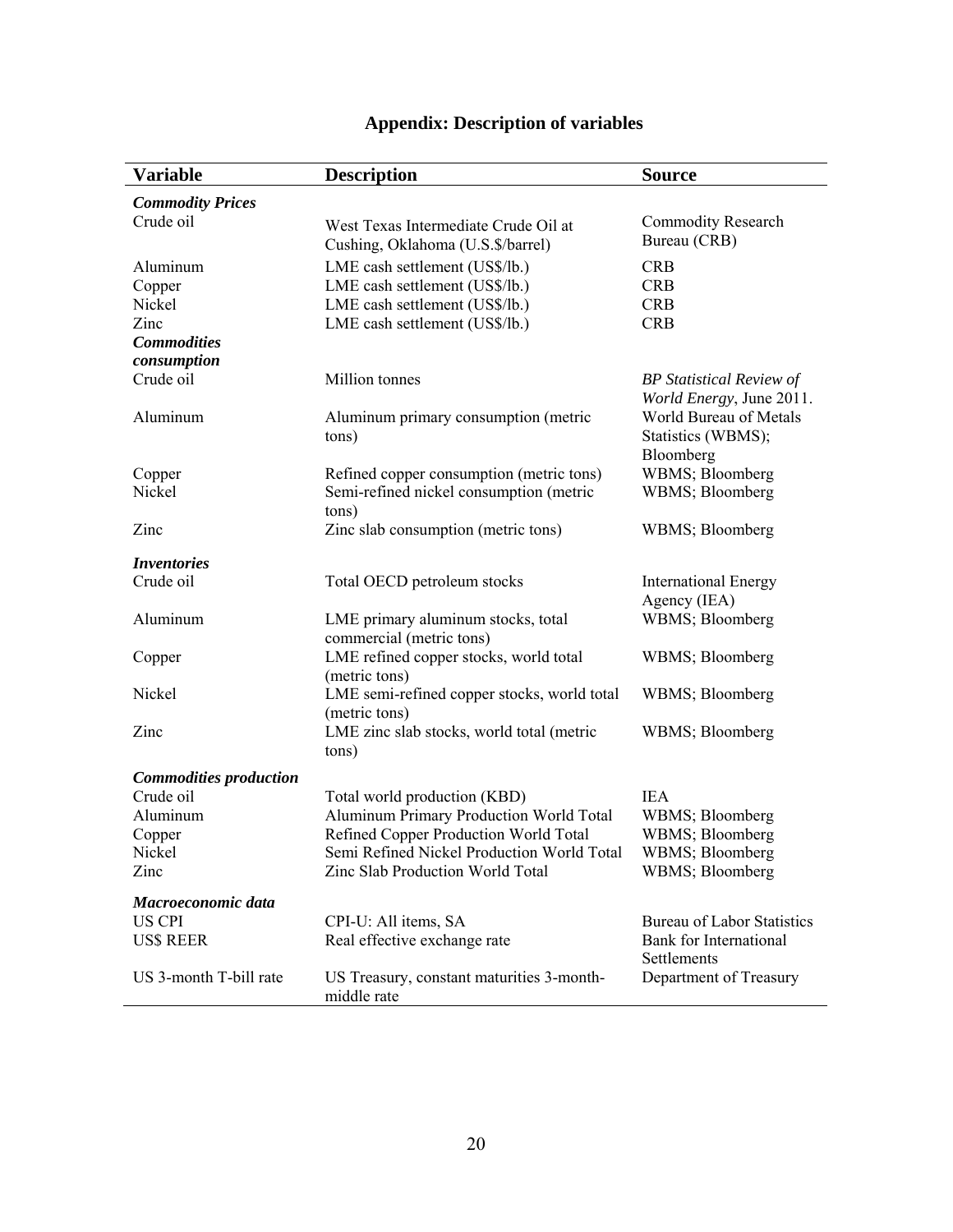|                    | U.S. | Emerging<br>Asia | Other<br><b>EMEs</b> | Advanced<br>economies |
|--------------------|------|------------------|----------------------|-----------------------|
| U.S.               |      |                  |                      |                       |
| Emerging Asia      | 0.35 |                  |                      |                       |
| Other EMEs         | 0.69 | 0.33             |                      |                       |
| Advanced economies | 0.72 | 0.40             | 0.83                 |                       |

### **Table 1a: Correlations between industrial production growth forecast revisions for different country groups**

Source: *Consensus Economics* and authors' calculations

**Table 1b: Properties of industrial production growth forecast revisions** 

| Country/region     | <b>Mean</b> | <b>Standard</b><br><b>Deviation</b> | Auto-<br><b>Correlation</b> |
|--------------------|-------------|-------------------------------------|-----------------------------|
| U S                | $-0.14$     | 0.45                                | 0.11                        |
| Emerging Asia      | 0.04        | 0.44                                | 0.12                        |
| Other EMEs         | $-0.07$     | 0.45                                | 0.73                        |
| Advanced economies | $-0.12$     | 0.40                                | 0.86                        |

Notes: All numbers are in percentage points. The numbers for emerging Asia, other EMEs, and advanced economies are the averages across the group of countries in each region. The list of countries is given in section  $IV(A)$ .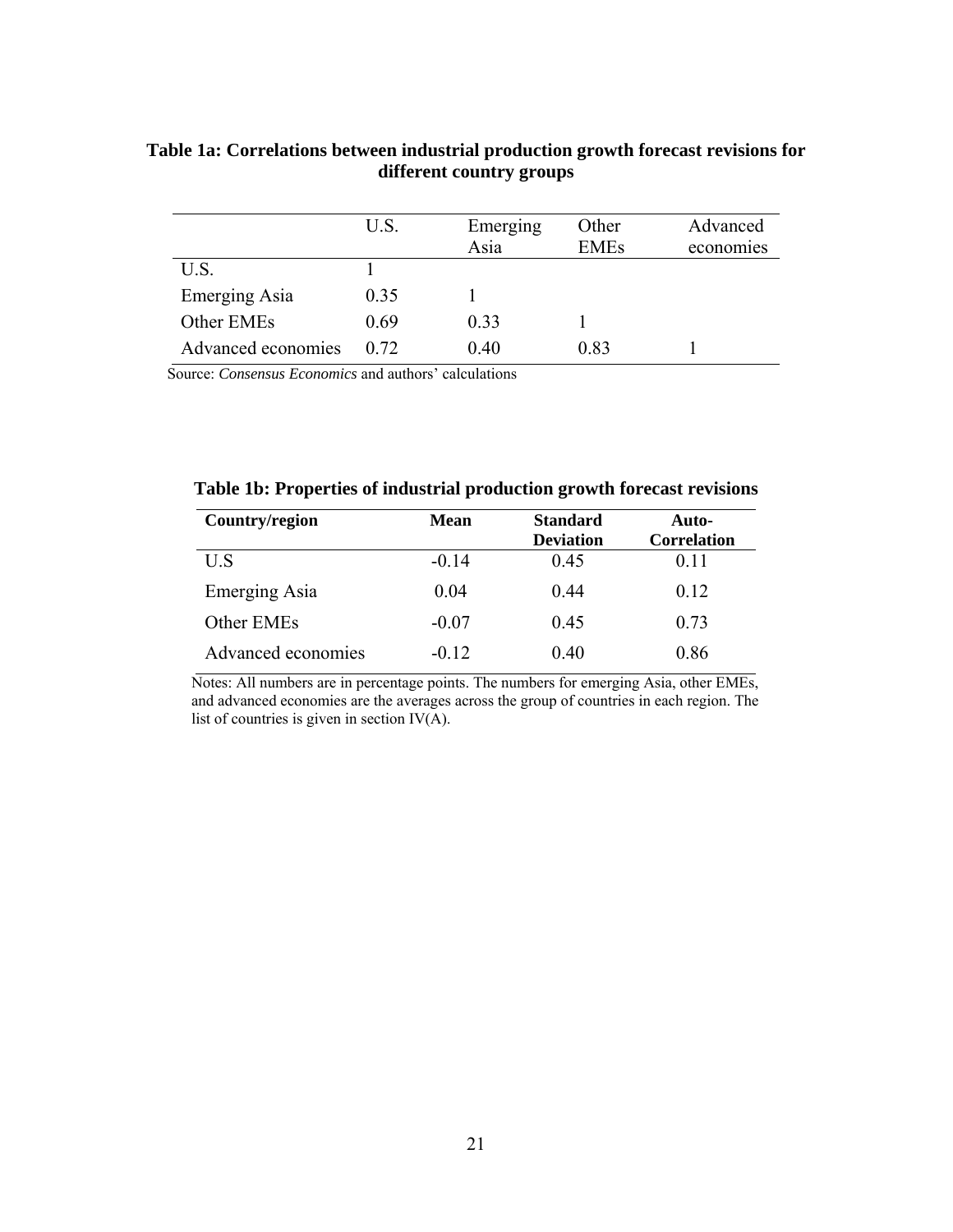|                            | <b>Aluminum</b>      | Copper               | <b>Nickel</b>        | Zinc                 | Oil                  | <b>Aluminum</b>      | Copper               | <b>Nickel</b>        | Zinc                 | Oil                  |
|----------------------------|----------------------|----------------------|----------------------|----------------------|----------------------|----------------------|----------------------|----------------------|----------------------|----------------------|
|                            | (1)                  | (2)                  | (3)                  | (4)                  | (5)                  | (6)                  | (7)                  | (8)                  | (9)                  | (10)                 |
| Advanced                   | $-0.01$<br>$(-0.80)$ | $-0.04$<br>$(-0.92)$ | $-0.02$<br>$(-0.40)$ | $-0.07$<br>$(-1.83)$ | 0.08<br>(1.59)       | 0.05<br>(2.92)       | 0.06<br>(1.42)       | 0.03<br>(1.33)       | 0.02<br>(0.40)       | 0.06<br>(1.29)       |
| <b>Emerging Asia</b>       | 0.13<br>(2.13)       | 0.22<br>(2.53)       | $0.02\,$<br>(0.11)   | 0.10<br>(2.55)       | 0.27<br>(1.07)       |                      |                      |                      |                      |                      |
| Other EMEs                 | 0.10<br>(0.81)       | 0.05<br>(0.31)       | 0.16<br>(1.51)       | 0.12<br>(0.64)       | $-0.17$<br>$(-0.75)$ |                      |                      |                      |                      |                      |
| <b>AREER</b>               | $-1.79$<br>$(-5.45)$ | $-2.38$<br>$(-4.09)$ | $-3.05$<br>$(-4.60)$ | $-2.59$<br>$(-4.61)$ | $-0.88$<br>$(-1.32)$ | $-1.79$<br>$(-5.45)$ | $-2.38$<br>$(-4.09)$ | $-3.05$<br>$(-4.60)$ | $-2.59$<br>$(-4.61)$ | $-0.88$<br>$(-1.32)$ |
| ∆Real rate                 | $-0.51$<br>$(-0.71)$ | 0.13<br>(0.15)       | $-0.22$<br>$(-0.15)$ | 1.15<br>(0.78)       | $-4.50$<br>$(-3.61)$ | $-0.51$<br>$(-0.71)$ | 0.13<br>(0.15)       | $-0.22$<br>$(-0.15)$ | 1.15<br>(0.78)       | $-4.50$<br>$(-3.61)$ |
| $\Delta$ Inventories (t-1) | $-0.04$<br>$(-0.74)$ | 0.05<br>(1.46)       | $-0.05$<br>$(-1.47)$ | $-0.06$<br>$(-0.54)$ | $-1.95$<br>$(-2.87)$ | $-0.04$<br>$(-0.74)$ | 0.05<br>(1.46)       | $-0.05$<br>$(-1.47)$ | $-0.06$<br>$(-0.54)$ | $-1.95$<br>$(-2.87)$ |
| $\Delta$ Supply            | $-0.03$<br>$(-0.31)$ | $-0.05$<br>$(-0.34)$ | 0.04<br>(0.39)       | 0.03<br>(0.39)       | 0.44<br>(0.64)       | $-0.03$<br>$(-0.31)$ | $-0.05$<br>$(-0.34)$ | 0.04<br>(0.39)       | 0.03<br>(0.39)       | 0.82<br>(1.07)       |
| Res emerging Asia          |                      |                      |                      |                      |                      | 0.13<br>(2.13)       | 0.22<br>(2.53)       | 0.02<br>(0.19)       | 0.10<br>(2.55)       | 0.27<br>(1.07)       |
| Res other EMEs             |                      |                      |                      |                      |                      | 0.10<br>(0.81)       | 0.05<br>(0.31)       | 0.16<br>(1.51)       | 0.12<br>(0.64)       | $-0.17$<br>$(-0.75)$ |
| Adj R-sqd.                 | 0.34                 | 0.25                 | 0.16                 | 0.21                 | 0.24                 | 0.34                 | 0.25                 | 0.16                 | 0.21                 | 0.24                 |
| <b>Observations</b>        | 137                  | 137                  | 137                  | 137                  | 137                  | 137                  | 137                  | 137                  | 137                  | 137                  |

#### **Table 2: Industrial Production Forecast Revisions – Advanced economies and EMEs**

Notes: Coefficients in bold are significant at the 10 percent level. Figures in parentheses are the t-statistics. All regressions are estimated using Newey-West standard errors, with 12 lags in the autocorrelation structure. The dependent variable in each regression is the log change in the real spot price of the respective commodity. The explanatory variables are specified as follows: 'Advanced' refers to the weighted forecast revisions to IP growth for advanced economies, with the weights being the countries' shares in world consumption of the respective commodity (as described in section IV.A); 'Emerging Asia' refers to the weighted forecast revisions to IP growth for China and India; 'Other EMEs' refers to the weighted forecast revisions to IP growth for other EMEs in our sample (i.e. excluding China and India); '∆Exchange rate'is the log change in the U.S. dollar REER; '∆Real rate' is the change in the 3-month U.S. T-bill rate (real); '∆Inventories (t-1)' refers to the log change in inventories for the respective commodity lagged by one period; '∆Supply' is the log change in the production of the respective commodity; 'Res\_emerging Asia' and 'Res\_other EMEs' are the "orthogonalized" forecast revisions for emerging Asia and other EMEs, respectively.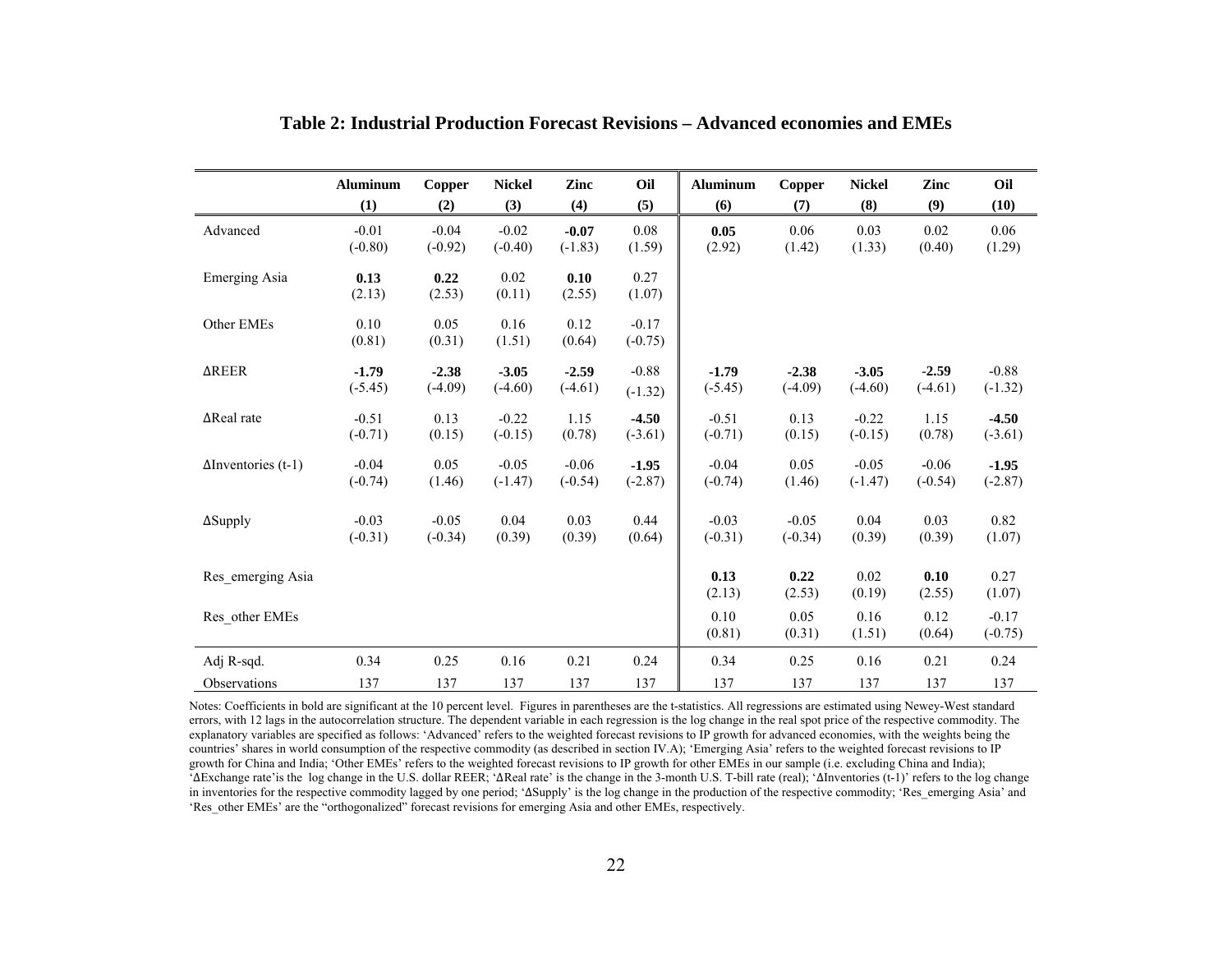|                           | <b>Aluminum</b>      | Copper               | <b>Nickel</b>        | Zinc                 | Oil                  | <b>Aluminum</b>      | Copper               | <b>Nickel</b>        | Zinc                 | Oil                  |
|---------------------------|----------------------|----------------------|----------------------|----------------------|----------------------|----------------------|----------------------|----------------------|----------------------|----------------------|
|                           | (1)                  | (2)                  | (3)                  | (4)                  | (5)                  | (6)                  | (7)                  | (8)                  | (9)                  | (10)                 |
| U.S.                      | $-0.01$<br>$(-0.35)$ | 0.20<br>(1.43)       | 0.49<br>(2.53)       | 0.12<br>(0.75)       | 0.19<br>(2.51)       | 0.09<br>(2.82)       | 0.24<br>(3.83)       | 0.50<br>(4.65)       | 0.15<br>(2.13)       | 0.17<br>(2.12)       |
| Emerging Asia             | 0.13<br>(2.04)       | 0.20<br>(2.28)       | $-0.04$<br>$(-0.45)$ | 0.08<br>(1.87)       | 0.25<br>(1.07)       |                      |                      |                      |                      |                      |
| Other EMEs                | 0.07<br>(0.65)       | $-0.10$<br>$(-0.55)$ | 0.03<br>(0.30)       | $-0.06$<br>$(-0.28)$ | $-0.16$<br>$(-0.77)$ |                      |                      |                      |                      |                      |
| ∆REER                     | $-1.78$<br>$(-5.28)$ | $-2.10$<br>$(-4.76)$ | $-2.86$<br>$(-4.95)$ | $-2.53$<br>$(-4.72)$ | $-0.84$<br>$(-1.36)$ | $-1.76$<br>$(-5.29)$ | $-2.28$<br>$(-4.38)$ | $-2.86$<br>$(-4.95)$ | $-2.53$<br>$(-4.72)$ | $-0.85$<br>$(-1.36)$ |
| $\Delta$ Real rate        | $-0.55$<br>$(-0.74)$ | $-0.20$<br>$(-0.22)$ | $-0.50$<br>$(-0.33)$ | 0.90<br>(0.61)       | $-4.52$<br>$(-344)$  | $-0.53$<br>$(-0.70)$ | $-0.20$<br>$(-0.22)$ | $-0.50$<br>$(-0.33)$ | 0.90<br>(0.61)       | $-4.52$<br>$(-3.44)$ |
| $\Delta$ Inventories (-1) | $-0.03$<br>$(-0.68)$ | 0.04<br>(1.16)       | $-0.04$<br>$(-1.00)$ | $-0.04$<br>$(-0.38)$ | $-1.95$<br>$(-2.90)$ | $-0.06$<br>$(-1.48)$ | 0.04<br>(1.16)       | $-0.04$<br>$(-1.00)$ | $-0.04$<br>$(-0.38)$ | $-1.95$<br>$(-2.90)$ |
| $\Delta$ Supply           | $-0.03$<br>$(-0.35)$ | $-0.07$<br>$(-0.43)$ | 0.04<br>(0.33)       | 0.02<br>(0.25)       | 0.54<br>(0.79)       | $-0.06$<br>$(-0.65)$ | $-0.07$<br>$(-0.43)$ | 0.04<br>(0.33)       | 0.02<br>(0.25)       | 0.54<br>(0.79)       |
| Res emerging Asia         |                      |                      |                      |                      |                      | 0.13<br>(2.04)       | 0.19<br>(2.28)       | $-0.04$<br>$(-0.45)$ | 0.08<br>(1.87)       | 0.25<br>(1.07)       |
| Res other EMEs            |                      |                      |                      |                      |                      | 0.07<br>(0.65)       | $-0.10$<br>$(-0.55)$ | 0.03<br>(0.30)       | $-0.06$<br>$(-0.28)$ | $-0.16$<br>$(-0.77)$ |
| Adj R-sqd.                | 0.34                 | 0.26                 | 0.19                 | 0.21                 | 0.26                 | 0.34                 | 0.26                 | 0.19                 | 0.21                 | 0.26                 |
| Observations              | 137                  | 137                  | 137                  | 137                  | 137                  | 137                  | 137                  | 137                  | 137                  | 137                  |

**Table 3: Industrial Production Forecast Revisions – U.S. and EMEs**

Notes: Coefficients in bold are significant at the 10 percent level. Figures in parentheses are the t-statistics. All regressions are estimated using Newey-West standard errors, with 12 lags in the autocorrelation structure. The dependent variable in each regression is the log change in the real spot price of the respective commodity. 'U.S.' refers to the weighted forecast revisions to IP growth for the U.S. For a description of the other explanatory variables, see notes to Table 2.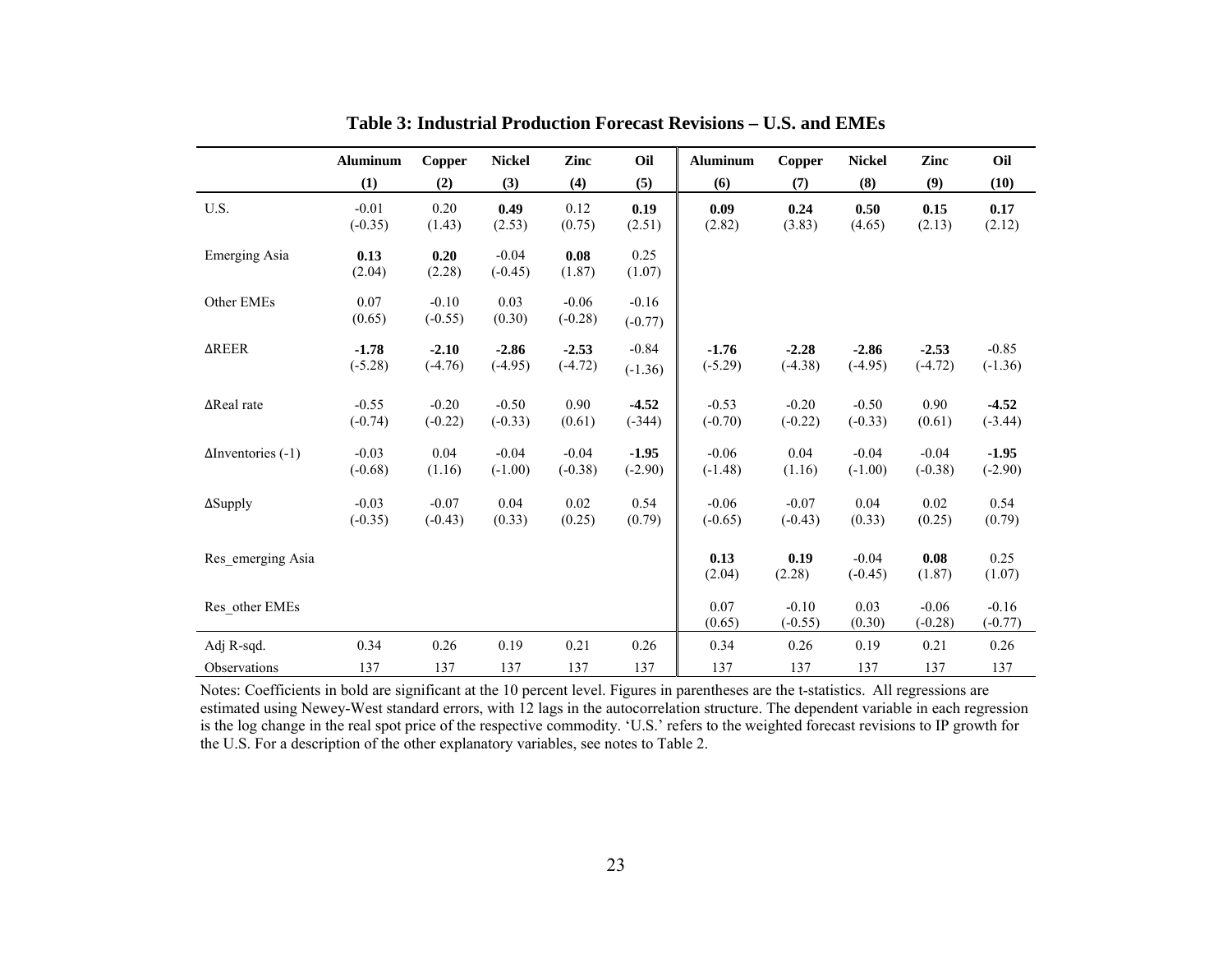|                           | <b>Aluminum</b> | Copper               | <b>Nickel</b>        | Zinc                 | Oil                  | <b>Aluminum</b> | Copper               | <b>Nickel</b>        | Zinc                 | Oil                  |
|---------------------------|-----------------|----------------------|----------------------|----------------------|----------------------|-----------------|----------------------|----------------------|----------------------|----------------------|
|                           | (1)             | (2)                  | (3)                  | (4)                  | (5)                  | (6)             | (7)                  | (8)                  | (9)                  | (10)                 |
| Advanced                  | 0.04            | 0.23                 | 0.15                 | 0.11                 | 0.33                 | 0.12            | 0.22                 | 0.16                 | 0.12                 | 0.25                 |
|                           | (0.57)          | (1.20)               | (0.97)               | (0.69)               | (2.41)               | (2.22)          | (2.60)               | (2.33)               | (1.77)               | (2.87)               |
| Emerging Asia             | 0.04<br>(0.31)  | 0.18<br>(1.22)       | 0.05<br>(0.24)       | 0.17<br>(1.61)       | 0.74<br>(1.38)       |                 |                      |                      |                      |                      |
| Other EMEs                | 0.34<br>(1.46)  | $-0.13$<br>$(-0.35)$ | $-0.01$<br>$(-0.03)$ | $-0.13$<br>$(-0.34)$ | $-0.48$<br>$(-0.92)$ |                 |                      |                      |                      |                      |
| $\triangle$ REER          | $-1.75$         | $-2.15$              | $-2.86$              | $-2.41$              | $-0.62$              | $-1.75$         | $-2.15$              | $-2.86$              | $-2.41$              | $-0.62$              |
|                           | $(-5.00)$       | $(-4.45)$            | $(-4.95)$            | $(-4.36)$            | $(-1.13)$            | $(-5.00)$       | $(-4.45)$            | $(-4.95)$            | $(-4.36)$            | $(-1.13)$            |
| $\triangle$ Real rate     | $-1.27$         | $-1.06$              | $-0.44$              | 0.55                 | $-5.17$              | $-1.27$         | $-1.06$              | $-0.44$              | 0.55                 | $-5.17$              |
|                           | $(-1.48)$       | $(-0.78)$            | $(-0.37)$            | (0.41)               | $(-4.37)$            | $(-1.48)$       | $(-0.78)$            | $(-0.37)$            | (0.41)               | $(-4.37)$            |
| $\Delta$ Inventories (-1) | $-0.04$         | $-0.03$              | $-0.04$              | $-0.02$              | $-1.80$              | $-0.04$         | 0.03                 | $-0.04$              | $-0.02$              | $-1.80$              |
|                           | $(-0.73)$       | (1.01)               | $(-1.26)$            | $(-0.22)$            | $(-3.04)$            | $(-0.73)$       | (1.01)               | $(-1.26)$            | $(-0.22)$            | $(-3.04)$            |
| $\Delta$ Supply           | $-0.04$         | $-0.11$              | 0.05                 | 0.03                 | 0.38                 | $-0.04$         | $-0.11$              | 0.05                 | 0.03                 | 0.38                 |
|                           | $(-0.44)$       | $(-0.82)$            | (0.51)               | (0.37)               | (0.59)               | $(-0.44)$       | $(-0.82)$            | (0.51)               | (0.37)               | (0.59)               |
| Res emerging Asia         |                 |                      |                      |                      |                      | 0.04<br>(0.31)  | 0.18<br>(1.22)       | 0.05<br>(0.24)       | 0.17<br>(1.61)       | 0.74<br>(1.38)       |
| Res other EMEs            |                 |                      |                      |                      |                      | 0.34<br>(1.46)  | $-0.13$<br>$(-0.35)$ | $-0.01$<br>$(-0.03)$ | $-0.13$<br>$(-0.34)$ | $-0.48$<br>$(-0.92)$ |
| Adj R-sqd.                | 0.28            | 0.21                 | 0.16                 | 0.21                 | 0.30                 | 0.28            | 0.21                 | 0.16                 | 0.21                 | 0.30                 |
| Observations              | 137             | 137                  | 137                  | 137                  | 137                  | 137             | 137                  | 137                  | 137                  | 137                  |

**Table 4: GDP Growth Forecast Revisions – Advanced economies and EMEs**

Notes: Coefficients in bold are significant at the 10 percent level. Figures in parentheses are the t-statistics. All regressions are estimated using Newey-West standard errors, with 12 lags in the autocorrelation structure. The dependent variable in each regression is the log change in the real spot price of the respective commodity. The variables 'Advanced', 'emerging Asia', and 'other EMEs' refer to the weight forecast revisions to real GDP growth for the respective country groups. For a description of the other explanatory variables, see notes to Table 2.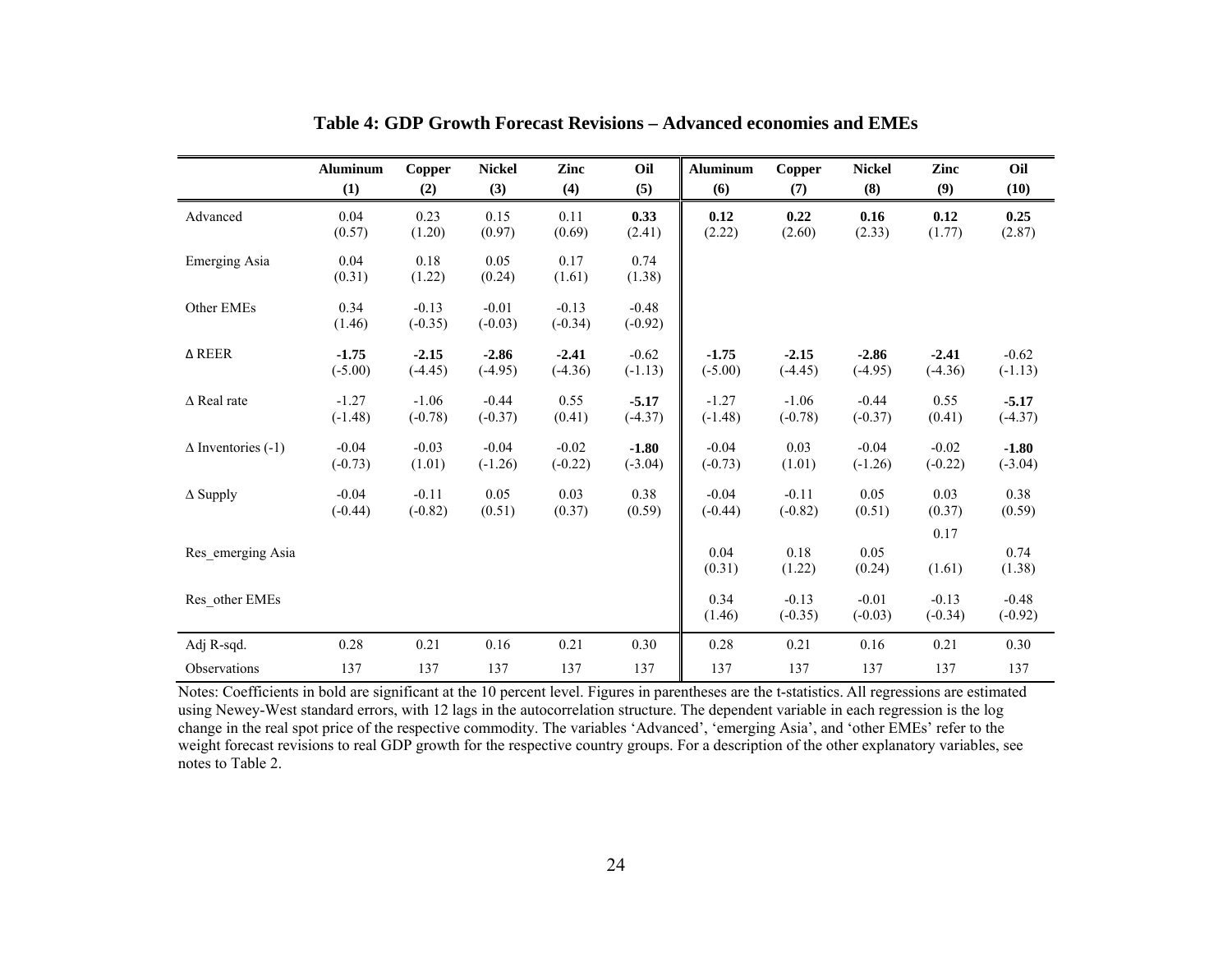|                           | <b>Aluminum</b> | Copper         | <b>Nickel</b>        | Zinc                 | Oil                  | <b>Aluminum</b> | Copper         | <b>Nickel</b>        | Zinc                 | Oil                  |
|---------------------------|-----------------|----------------|----------------------|----------------------|----------------------|-----------------|----------------|----------------------|----------------------|----------------------|
|                           | (1)             | (2)            | (3)                  | (4)                  | (5)                  | (6)             | (7)            | (8)                  | (9)                  | (10)                 |
| U.S.                      | 0.06            | 0.33           | 1.02                 | 0.25                 | 0.43                 | 0.17            | 0.40           | 0.97                 | 0.26                 | 0.42                 |
|                           | (0.74)          | (1.15)         | (2.88)               | (1.02)               | (3.01)               | (2.15)          | (2.37)         | (5.36)               | (2.22)               | (3.84)               |
| <b>Emerging Asia</b>      | 0.04<br>(0.32)  | 0.20<br>(1.30) | 0.07<br>(0.36)       | 0.18<br>(1.63)       | 0.76<br>(1.49)       |                 |                |                      |                      |                      |
| Other EMEs                | 0.36<br>(1.68)  | 0.01<br>(0.02) | $-0.07$<br>$(-0.31)$ | $-0.11$<br>$(-0.39)$ | $-0.27$<br>$(-0.64)$ |                 |                |                      |                      |                      |
| $\Delta$ REER             | $-1.76$         | $-2.21$        | $-2.94$              | $-2.42$              | $-0.69$              | $-1.76$         | $-2.21$        | $-2.94$              | $-2.42$              | $-0.69$              |
|                           | $(-5.03)$       | $(-4.40)$      | $(-5.39)$            | $(-4.36)$            | $(-1.26)$            | $(-5.03)$       | $(-4.40)$      | $(-5.39)$            | $(-4.36)$            | $(-1.26)$            |
| $\triangle$ Real rate     | $-1.28$         | $-1.12$        | $-0.85$              | 0.43                 | $-5.24$              | $-1.28$         | $-1.12$        | $-0.85$              | 0.43                 | $-5.24$              |
|                           | $(-1.48)$       | $(-0.76)$      | $(-0.68)$            | (0.31)               | $(-4.51)$            | $(-1.48)$       | $(-0.76)$      | $(-0.68)$            | (0.31)               | $(-4.51)$            |
| $\Delta$ Inventories (-1) | $-0.04$         | 0.03           | $-0.05$              | $-0.03$              | $-1.77$              | $-0.04$         | 0.03           | $-0.05$              | $-0.03$              | $-1.77$              |
|                           | $(-0.90)$       | (0.92)         | $(-1.56)$            | $(-0.31)$            | $(-2.91)$            | $(-0.90)$       | (0.92)         | $(-1.56)$            | $(-0.31)$            | $(-2.91)$            |
| $\Delta$ Supply           | $-0.04$         | $-0.11$        | 0.07                 | 0.03                 | 0.44                 | $-0.04$         | $-0.11$        | 0.07                 | 0.03                 | 0.44                 |
|                           | $(-0.42)$       | $(-0.80)$      | (0.57)               | (0.34)               | (0.70)               | $(-0.42)$       | $(-0.80)$      | (0.57)               | (0.34)               | (0.70)               |
| Res emerging<br>Asia      |                 |                |                      |                      |                      | 0.04<br>(0.32)  | 0.20<br>(1.30) | 0.07<br>(0.36)       | 0.18<br>(1.63)       | 0.76<br>(1.49)       |
| Res other EMEs            |                 |                |                      |                      |                      | 0.36<br>(1.68)  | 0.01<br>(0.02) | $-0.07$<br>$(-0.31)$ | $-0.11$<br>$(-0.39)$ | $-0.27$<br>$(-0.64)$ |
| Adj R-sqd.                | 0.28            | 0.21           | 0.20                 | 0.21                 | 0.31                 | 0.28            | 0.21           | 0.20                 | 0.21                 | 0.31                 |
| Observations              | 137             | 137            | 137                  | 137                  | 137                  | 137             | 137            | 137                  | 137                  | 137                  |

**Table 5: GDP Growth Forecast Revisions – U.S. and EMEs**

Notes: Coefficients in bold are significant at the 10 percent level. Figures in parentheses are the t-statistics. All regressions are estimated using Newey-West standard errors, with 12 lags in the autocorrelation structure. The dependent variable in each regression is the log change in the real spot price of the respective commodity. The variables 'Advanced', 'emerging Asia', and 'other EMEs' refer to the weighted forecast revisions for real GDP growth for the respective country groups. For a description of the other explanatory variables, see notes to Table 2.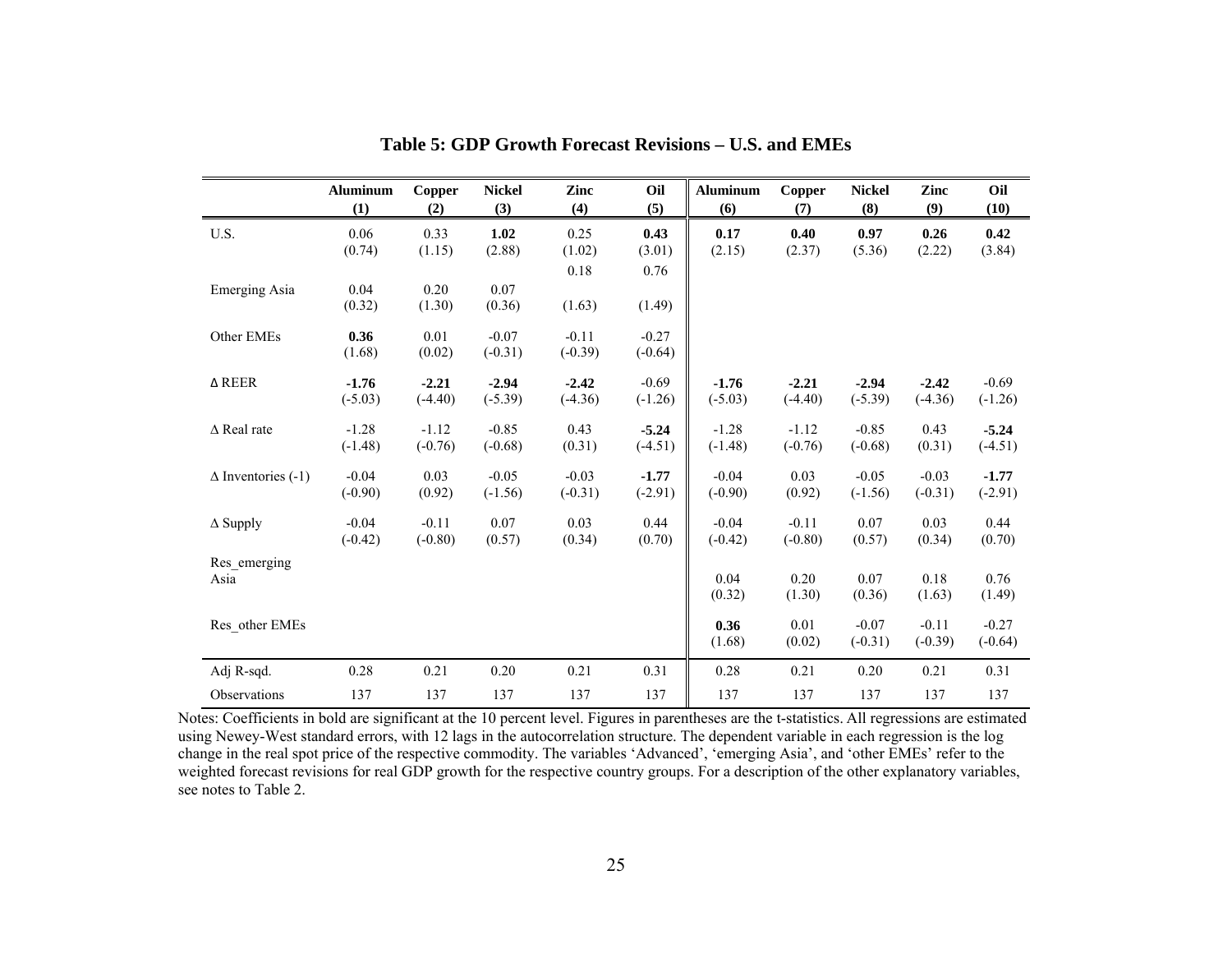

**Figure 1: Real commodity prices (Dec 2000 =100)** 

Source: Bank of Canada, Bureau of Labor Statistics, and authors' calculations



**Figure 2: Real GDP Growth** 

Source: International Monetary Fund, World Economic Outlook Database, April 2011



**Figure 3: Real Effective Exchange Rate of the U.S. Dollar (Jan 1999 =100)**

An increase is an appreciation. Source: BIS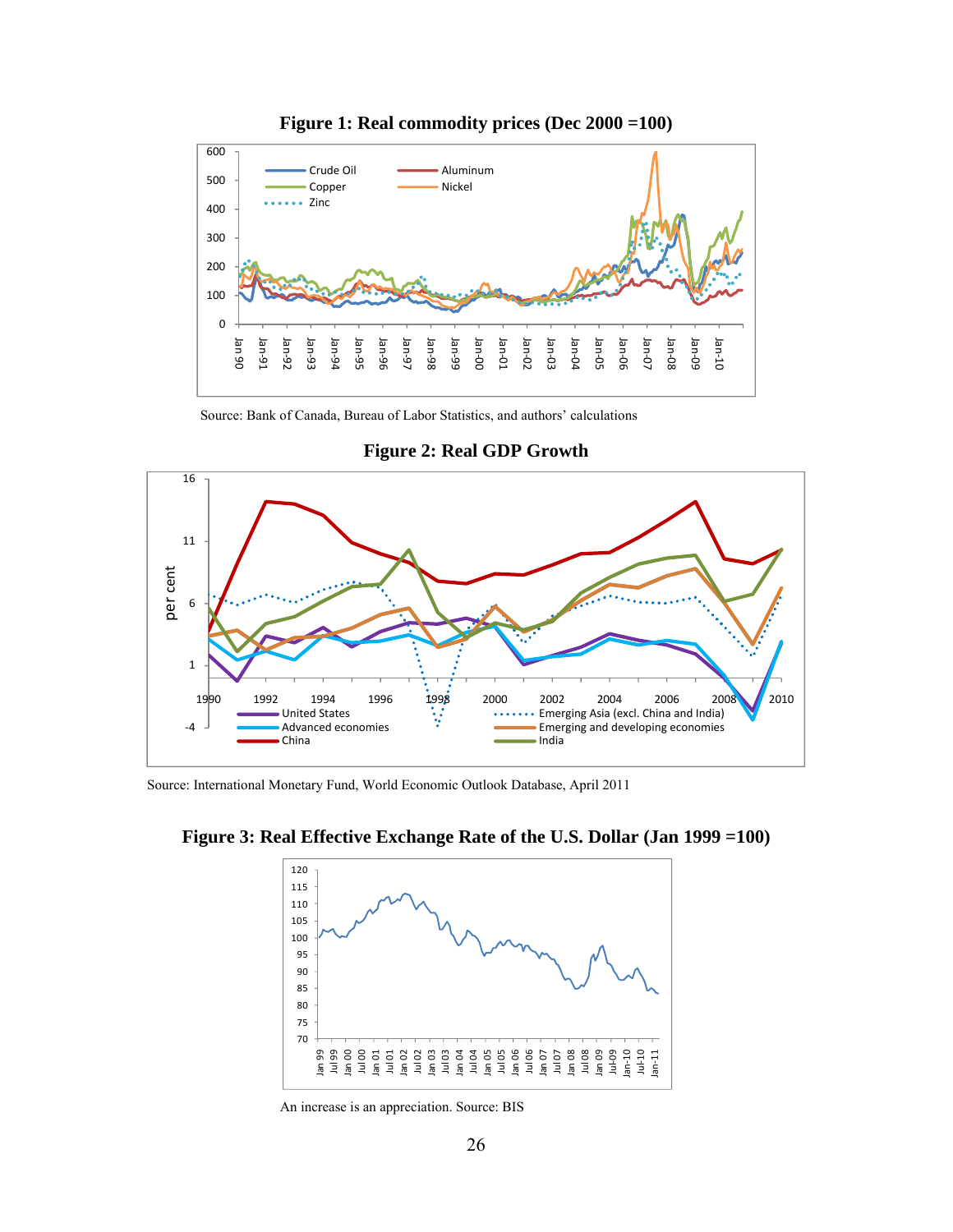

**Figure 4: Consumption as a share of world consumption of commodities (a): Crude Oil** 

Note: All figures show commodity consumption as a share of world consumption, expressed in percentage points. Source: BP, WBMS, and authors' calculations.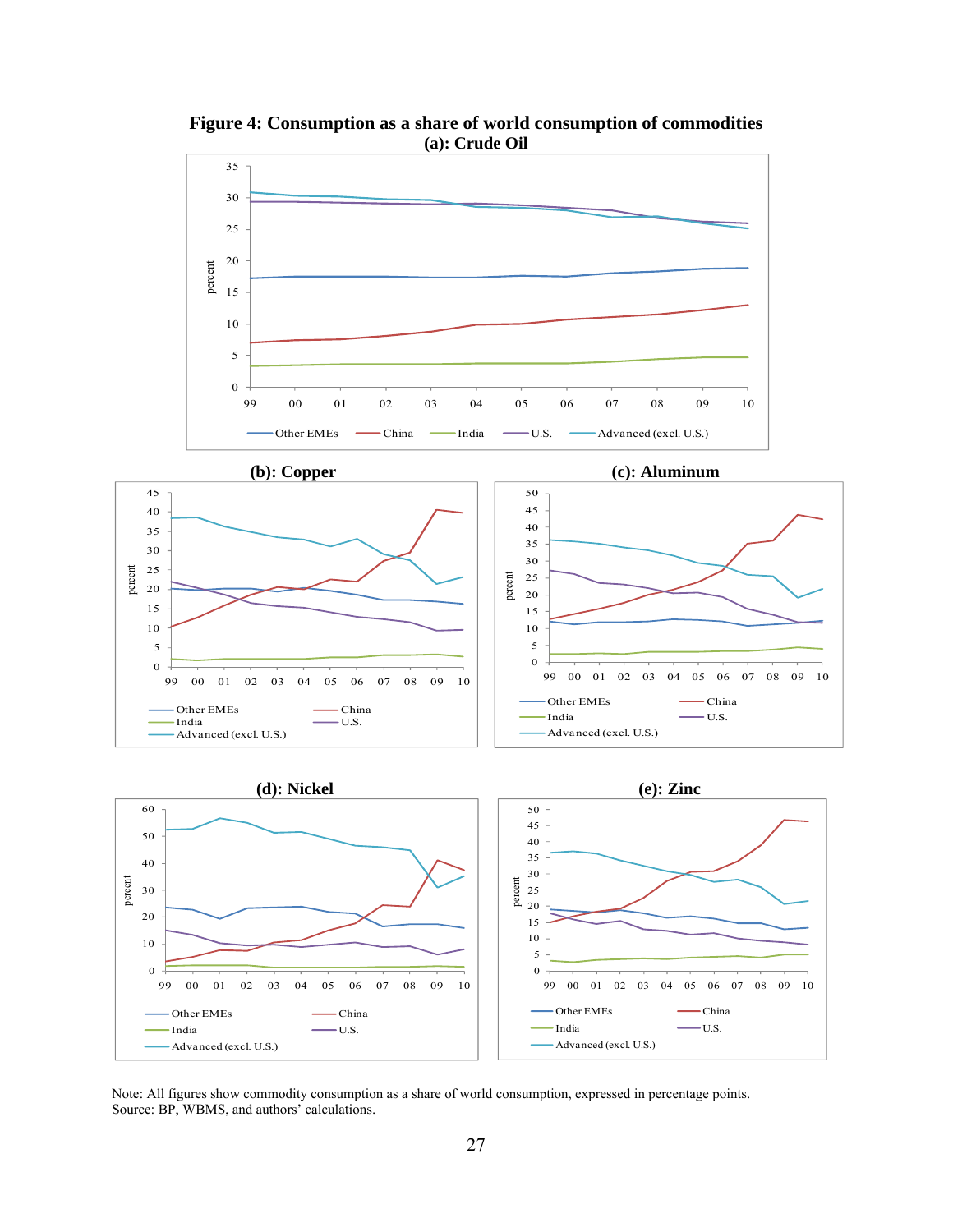# **Figure 5: Predicted values for the real price of aluminum**



### **(a): Actual versus model prediction**

**(b): Contribution of different factors to aluminum prices** 

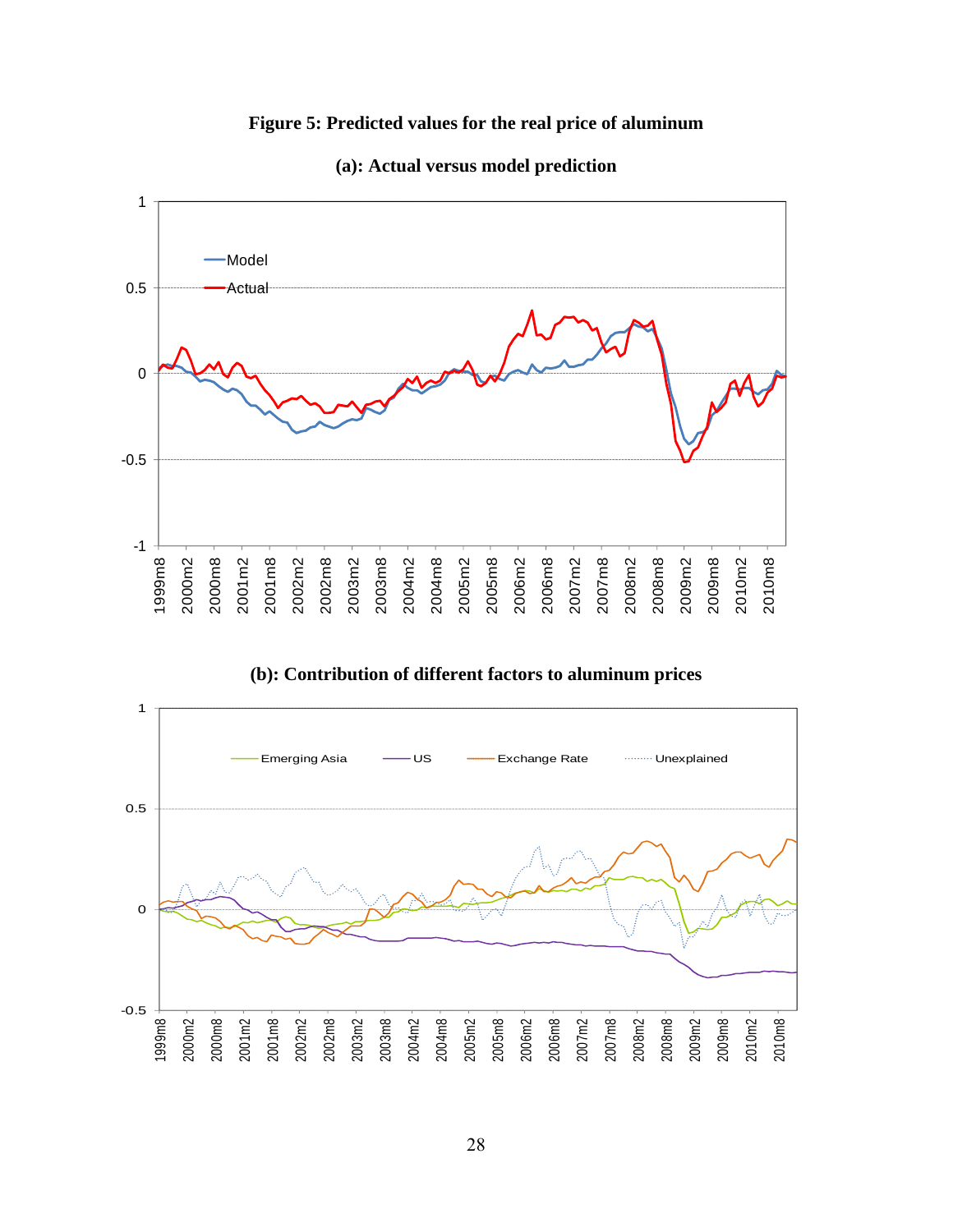## **Figure 6: Predicted values for the real price of copper**



#### **(a): Actual versus model prediction**

**(b): Contribution of different factors to copper prices** 

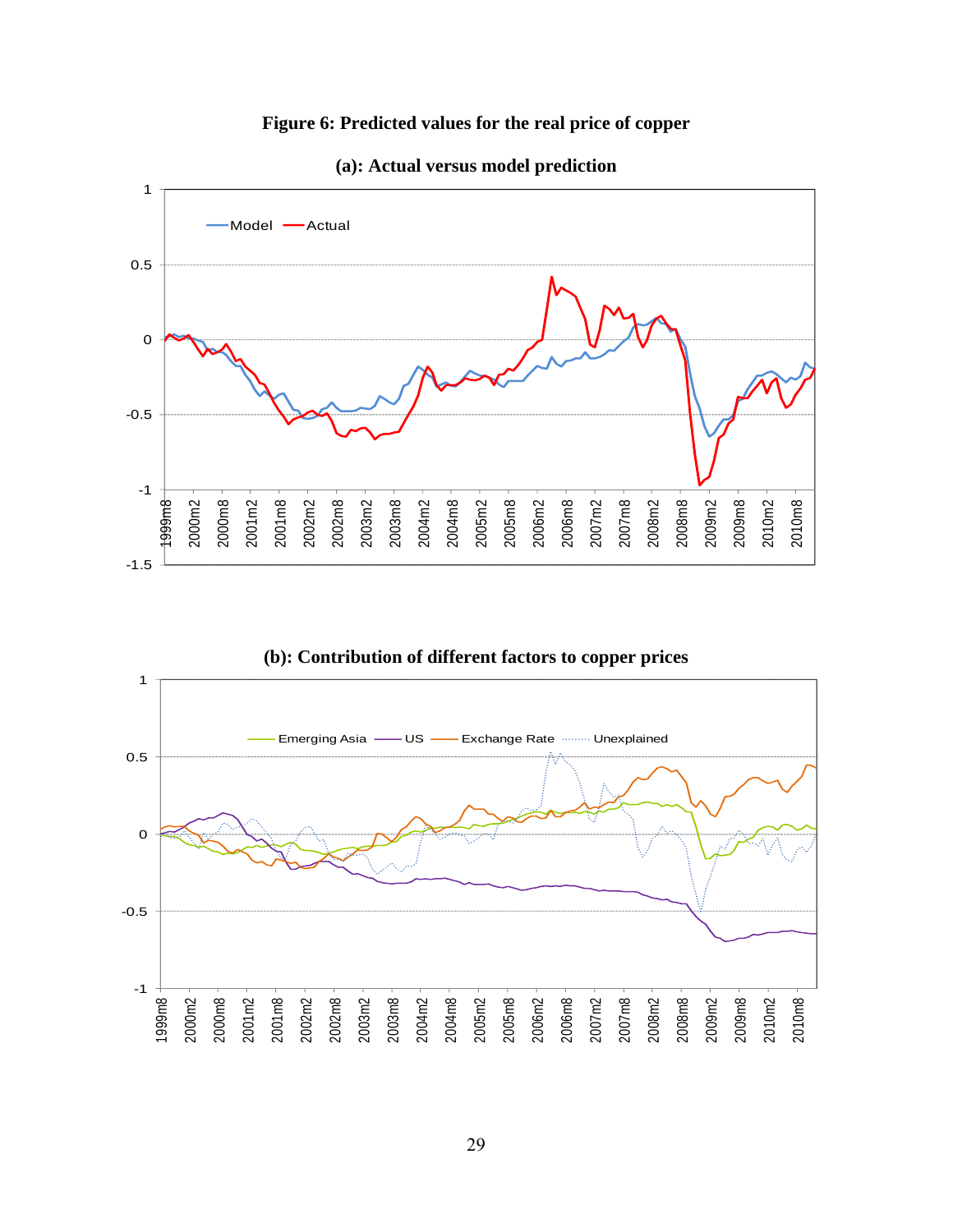# **Figure 7: Predicted values for the real price of nickel**



#### **(a): Actual versus model prediction**

**(b): Contribution of different factors to nickel prices** 

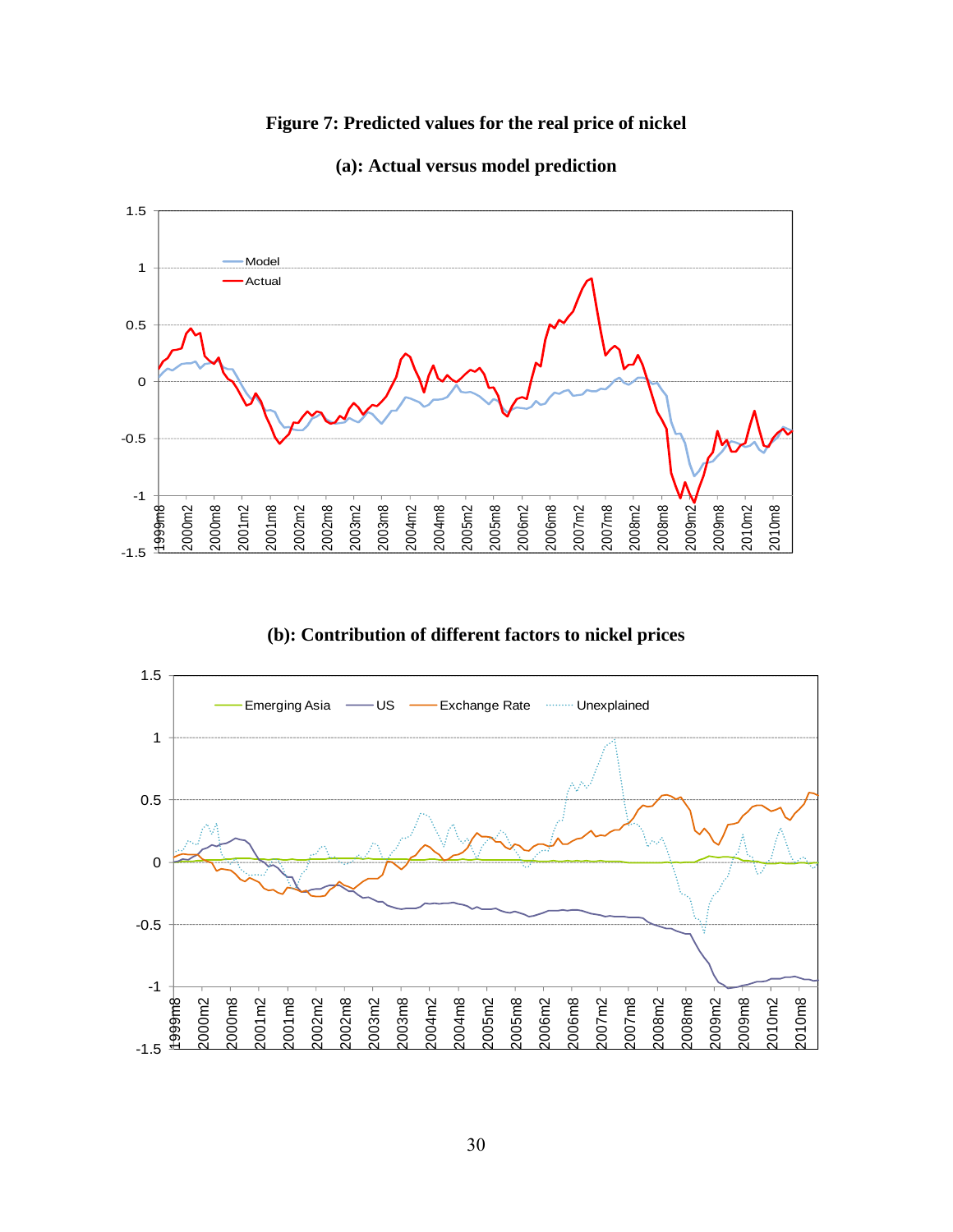## **Figure 8: Predicted values for the real price of zinc**



#### **(a): Actual versus model prediction**

**(b): Contribution of different factors to zinc prices**